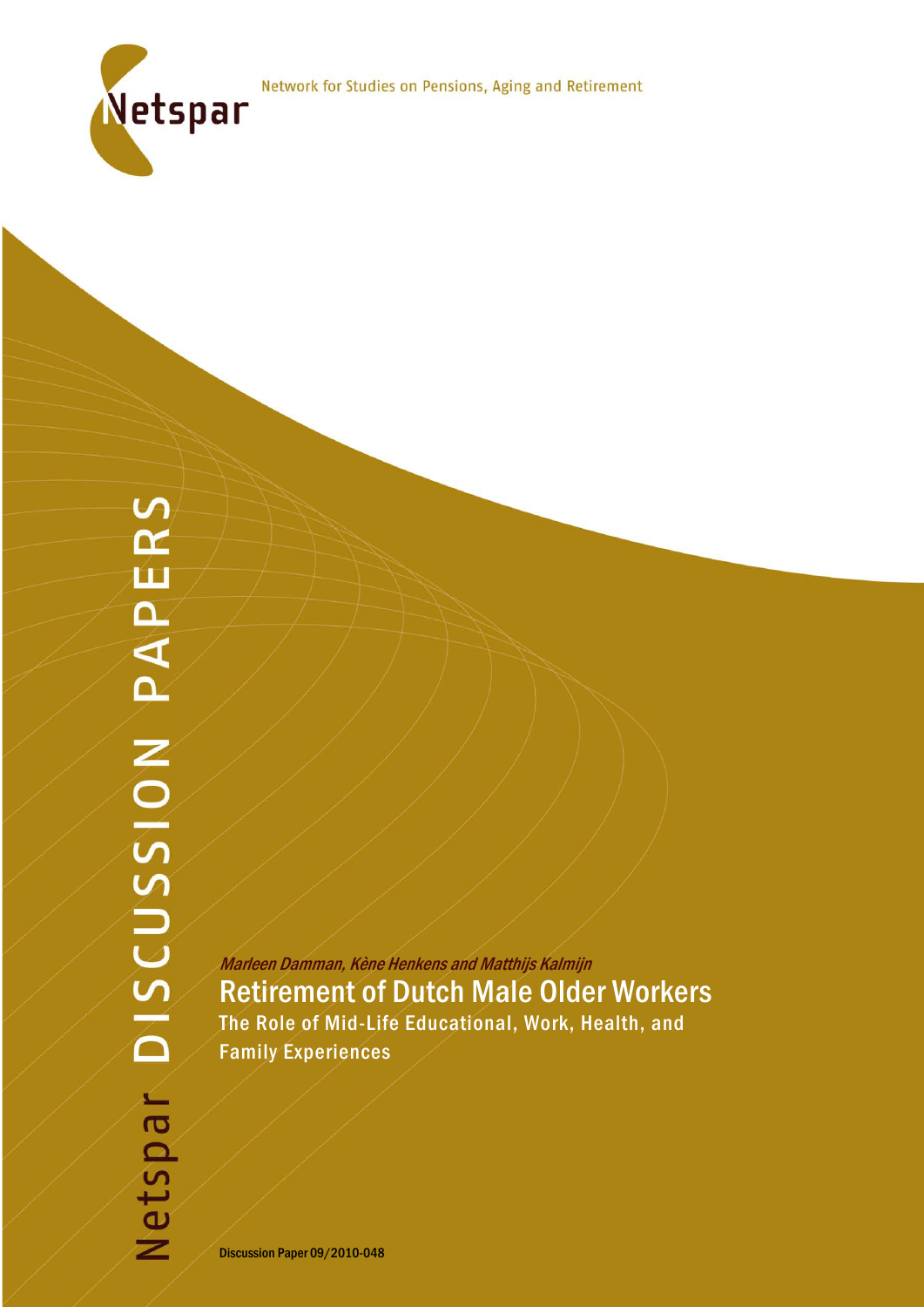# **Retirement of Dutch Male Older Workers:**

# **the Role of Mid-life Educational, Work, Health, and Family Experiences**

Marleen Damman\*, Kène Henkens\*°, Matthijs Kalmijn°

\* Netherlands Interdisciplinary Demographic Institute (NIDI), The Hague, The Netherlands

° Tilburg University, Department of Sociology, Tilburg, The Netherlands

Correspondence to:

Marleen Damman, damman@nidi.nl

NIDI, P.O. Box 11650, 2502 AR The Hague, The Netherlands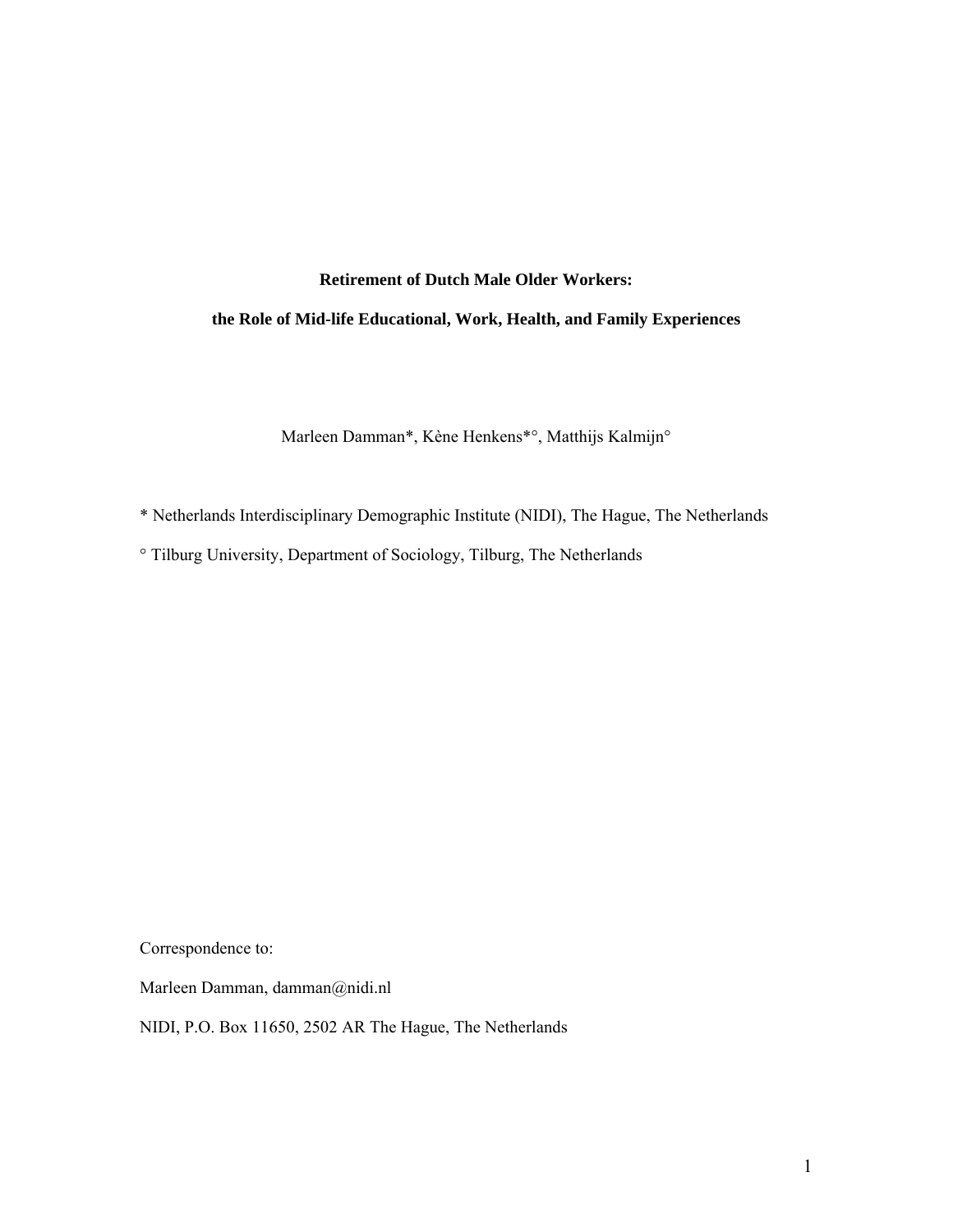# **ABSTRACT**

**Objectives.** The life course perspective suggests that the retirement process cannot be understood thoroughly without paying attention to distal life experiences. In empirical studies on predictors of retirement, however, mid-life experiences often have remained implicit or have been neglected. This study aims to improve our understanding of retirement, by studying the impact of mid-life experiences in the educational, work, health, and family life spheres on retirement intentions and behavior.

**Methods.** Using panel data of 1229 Dutch male older workers, we estimated linear regression models to explain retirement intentions and Cox proportional hazards regression models to explain retirement behavior.

**Results.** Mid-life experiences in all studied life spheres were related to retirement intentions. For mid-life work experiences (dismissal and employer change) the relationships were explained by the perceived financial consequences of these experiences (pension shortcomings). The effects of most mid-life experiences in the educational, health, and family spheres remained significant after controlling for different aspects of the preretirement financial situation. Only some of the predictors of retirement intentions also predicted retirement behavior.

**Discussion.** Given the de-standardization of life courses, information on distal life experiences might become even more important for understanding retirement in the future.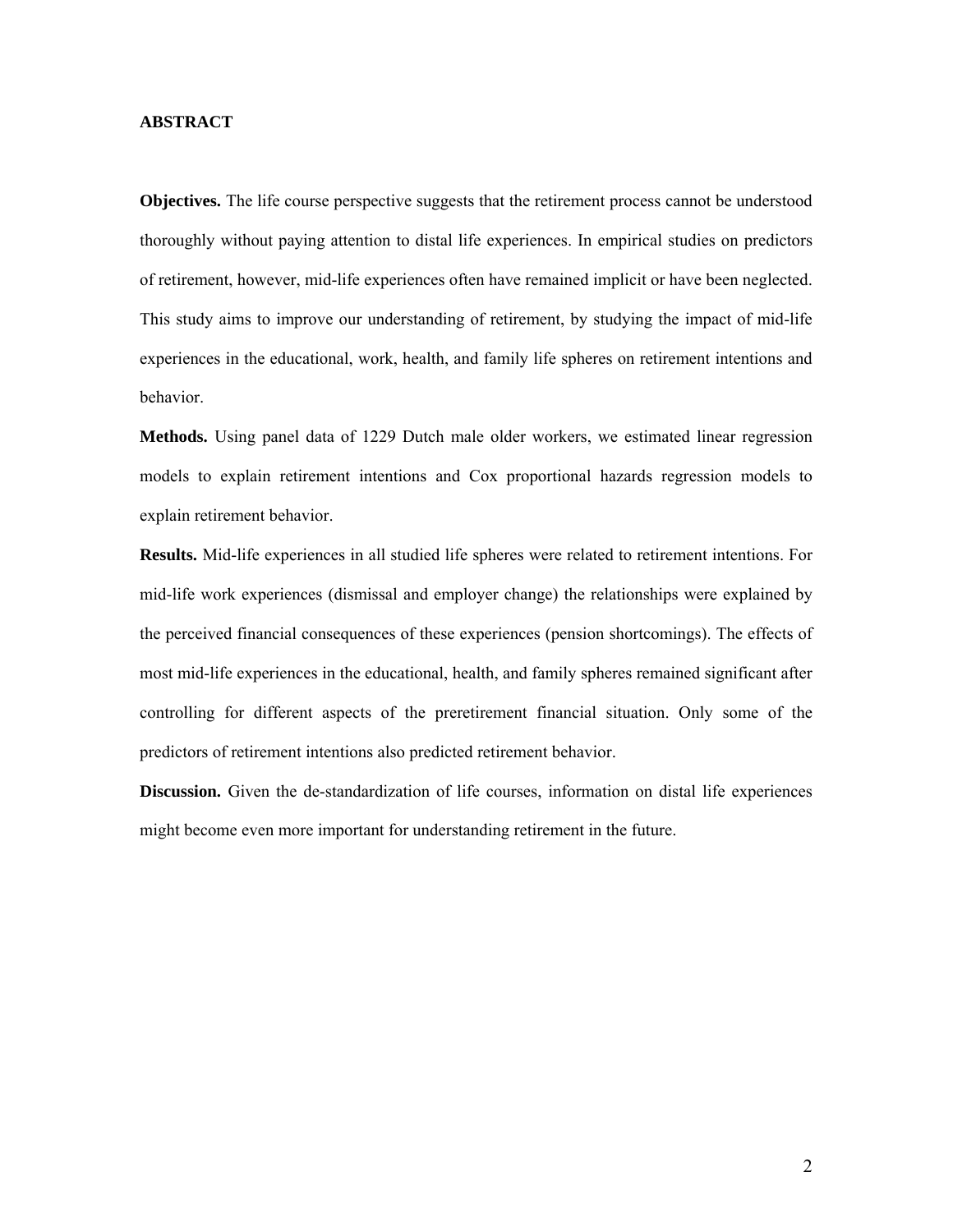# **INTRODUCTION**

The transition from work to retirement can be perceived as a complex process, which can follow various pathways and evolves from multiple influences (Szinovacz, 2003). Studies on factors influencing retirement have predominantly focused on proximal precursors of the retirement transition, such as the work, wealth, health, and family situation of older workers (See for reviews Schalk et al., 2010; Wang & Shultz, 2010). Even though both in the scientific and in the policyoriented literature it is assumed that distal life experiences are also of importance for understanding retirement, mid-life experiences have often remained implicit (Henretta, 2003; Szinovacz, 2003) or have been neglected in empirical studies. This raises the question: To what extent and how can retirement of male older workers be explained by mid-life experiences in the educational, work, health, and family life spheres?

In the scientific literature the life course perspective proposes that individual development is lifelong, which implies that individual behavior cannot be understood thoroughly without information on preceding life experiences (Elder, 1994; Settersten, 2003). Especially for understanding behavior of older individuals this notion will be relevant, since they draw from a relatively great "pool of experiences" (Pienta, 1999, p.70). In the policy-oriented literature midlife experiences are also expected to be relevant predictors of labor market behavior later in life. For example, mid-career opportunities for improving skills, good working conditions, and flexible working-time arrangements in mid-life are expected to positively influence labor market participation when individuals are older (OECD, 2006).

While a few qualitative studies have discussed retirement in light of earlier experiences in different life spheres (August & Quintero, 2001; Higgs, Mein, Ferrie, Hyde, & Nazroo, 2003), quantitative studies have principally focused on the impact of earlier life experiences in one life sphere – the work sphere – on one aspect of the retirement process, namely retirement behavior (Elder & Pavalko, 1993; Hayward, Friedman, & Chen, 1998; Mutchler, Burr, Pienta, & Massagli, 1997; Raymo, Warren, Sweeney, Hauser, & Ho, 2009; Singh & Verma, 2003). A small number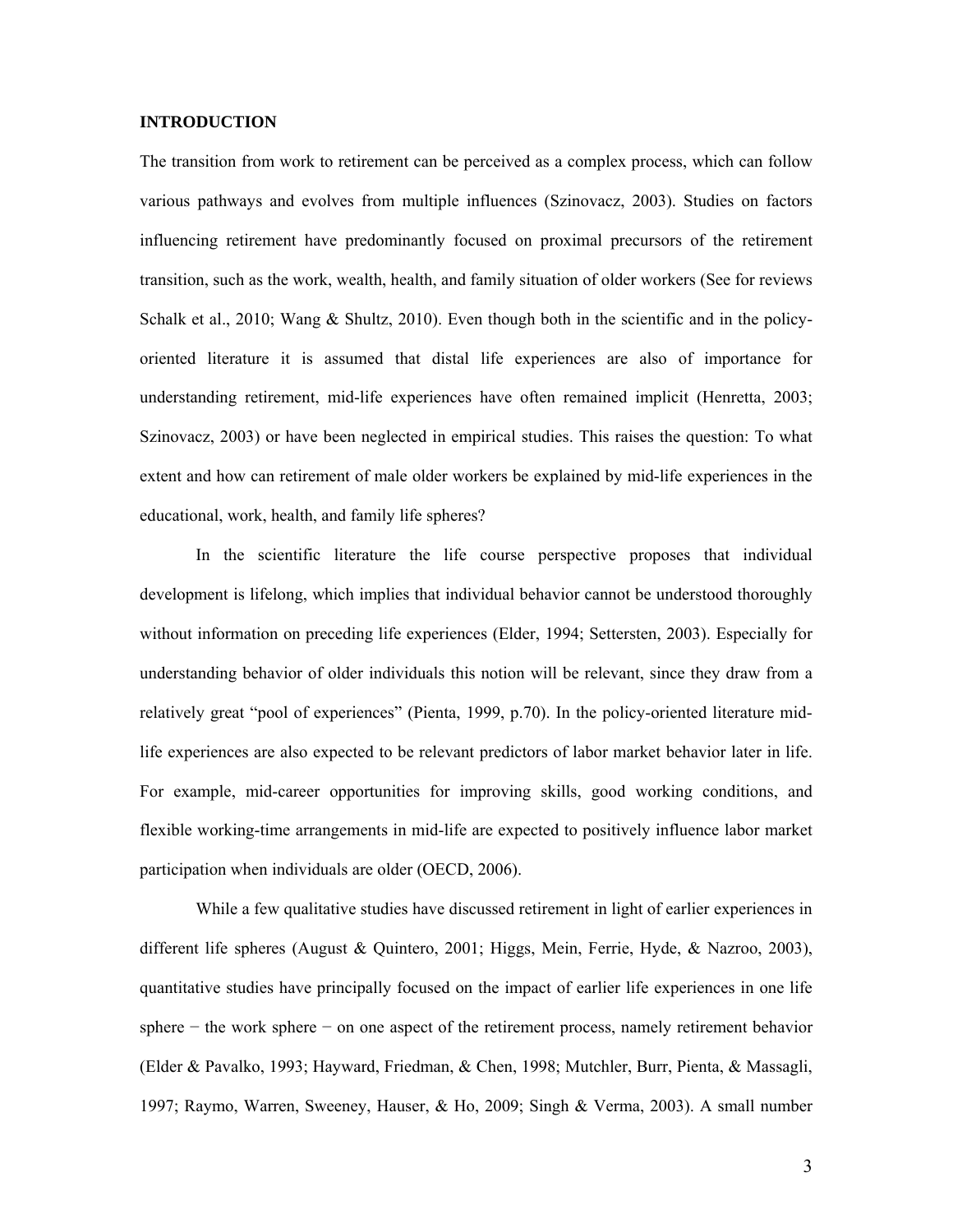of quantitative studies has investigated the impact of earlier life experiences in both work and family life spheres on retirement (e.g., Szinovacz & DeViney, 1999, 2000), but these studies have mainly focused on women (Hank, 2004; O'Rand & Henretta, 1982; Pienta, 1999; Pienta, Burr, & Mutchler, 1994). Besides, only a few studies have paid attention to the relationships between midlife experiences and aspects of the retirement process that precede retirement behavior (Han  $\&$ Moen, 1999; Raymo, Warren, Sweeney, Hauser, & Ho, 2010).

This study will contribute to the literature in three ways. First, this study will follow the suggestion put forward by Raymo and his colleagues (2009) to build to a greater extent on the life course proposition of 'multispheral development'. This proposition implies that individual development occurs in work, family, education, leisure and other spheres and that these experiences in different spheres are closely connected to each other (Settersten, 2003). In line with this proposition, we will not only study experiences in the work and family spheres, but also address experiences in other life spheres (i.e., educational and health sphere) and simultaneously test the impact of these mid-life experiences on retirement. Such a comprehensive approach is necessary to disentangle the separate effects of various connected mid-life experiences.

Second, this study will contribute to the literature by formulating and testing hypotheses regarding the impact of mid-life experiences on retirement in a more systematic way than often has been done until now. Mid-life experiences are regularly expected to influence retirement because of their consequences for the *financial* preretirement opportunities and constraints (e.g., pension build-up or wealth) of older workers. However, mid-life experiences can also influence retirement because of their consequences for *non-financial* aspects of the preretirement opportunity structure (i.e., the work, health, or family situation of older workers). Systematically using this theoretical distinction to formulate hypotheses appears to be relevant, because it indicates that relationships between some mid-life experiences and retirement might not be unequivocal.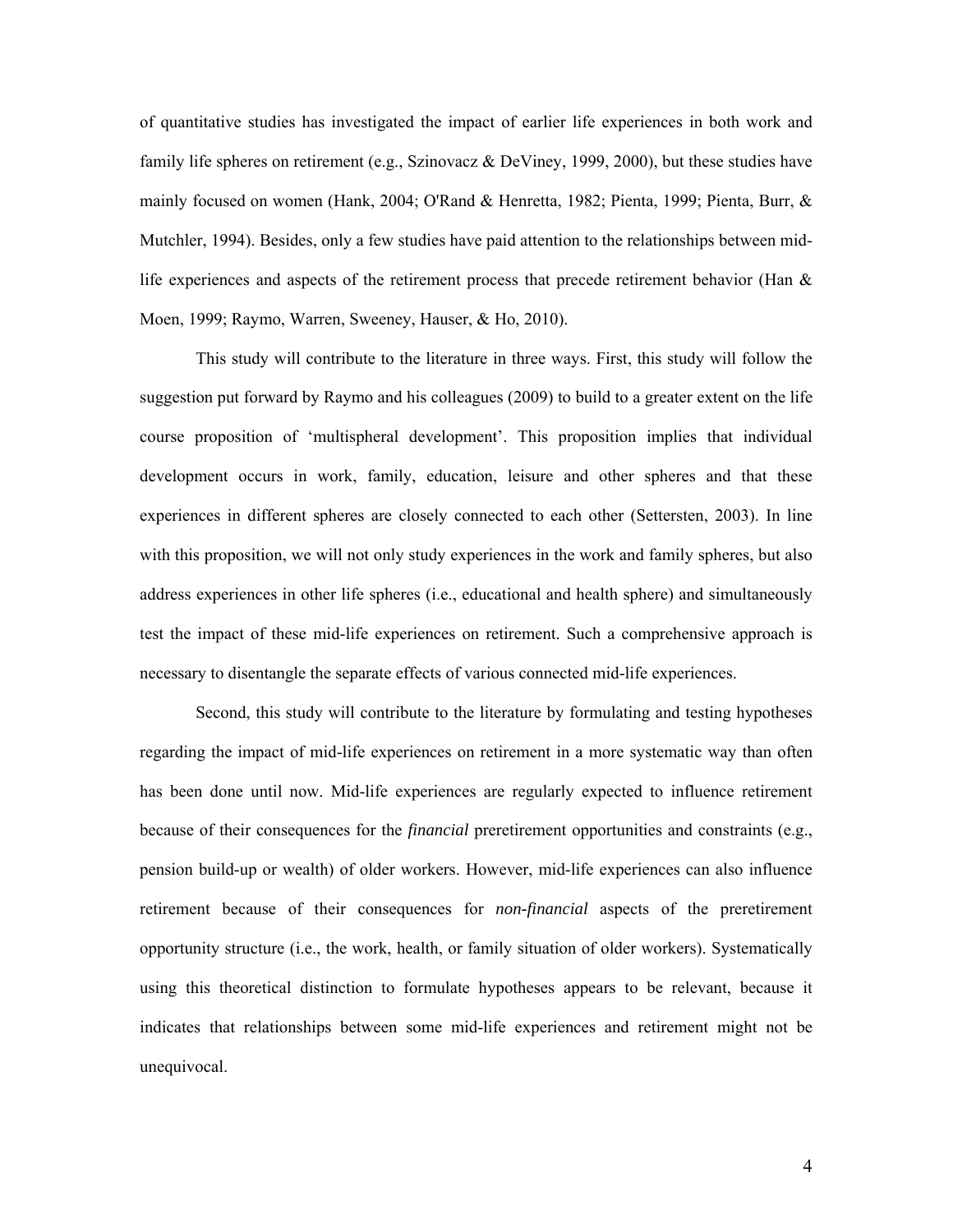Third, this study will extend the literature by not only studying effects of mid-life experiences on the behavioral part of the retirement process, but also on retirement intentions, which precede retirement behavior. Employees often have limited choice in their actual retirement decision (Van Soest, Kapteyn, & Zissimopoulos, 2006). In industrialized countries involuntary or forced early retirement is widespread (Dorn & Sousa-Poza, 2010; Szinovacz & Davey, 2005; Van Solinge & Henkens, 2007). The limited freedom employees have in retirement decisions may reduce the effects of mid-life experiences on retirement behavior. Therefore, studying intentions in addition to behavior might be helpful to achieve a better understanding of the relationships between mid-life experiences and retirement.

This article is based on panel data collected in 2001 and 2007 among 1229 Dutch male older employees. The panel character of the data offers the possibility to study both retirement intentions and actual behavior. Retrospective questions on workers' life history, which were included in the questionnaires, offer the possibility to study the effects of mid-life experiences on retirement. In the Netherlands there has been a strong "early exit culture" the last decades (De Vroom, 2004, p.120). From 2001 to 2007 the mean retirement age of Dutch male employees has been around age 61, which was considerably lower than the official (and mandatory) retirement age of 65 (Statistics Netherlands, 2010).

# **THEORY AND HYPOTHESES**

The life course principle of 'human agency within structure' implies that individuals have plans, make choices and undertake actions within the opportunities and constraints of their social worlds, which are shaped by history and social circumstances (Elder & Johnson, 2003; Settersten, 2003). Accordingly, mid-life experiences (which are part of the individual life history) are expected to affect later life outcomes (e.g., retirement) via their influence on the individual opportunity structure in the preretirement years. The arguments used in the literature to link mid-life experiences to retirement have to a large extent been in line with this theoretical starting point.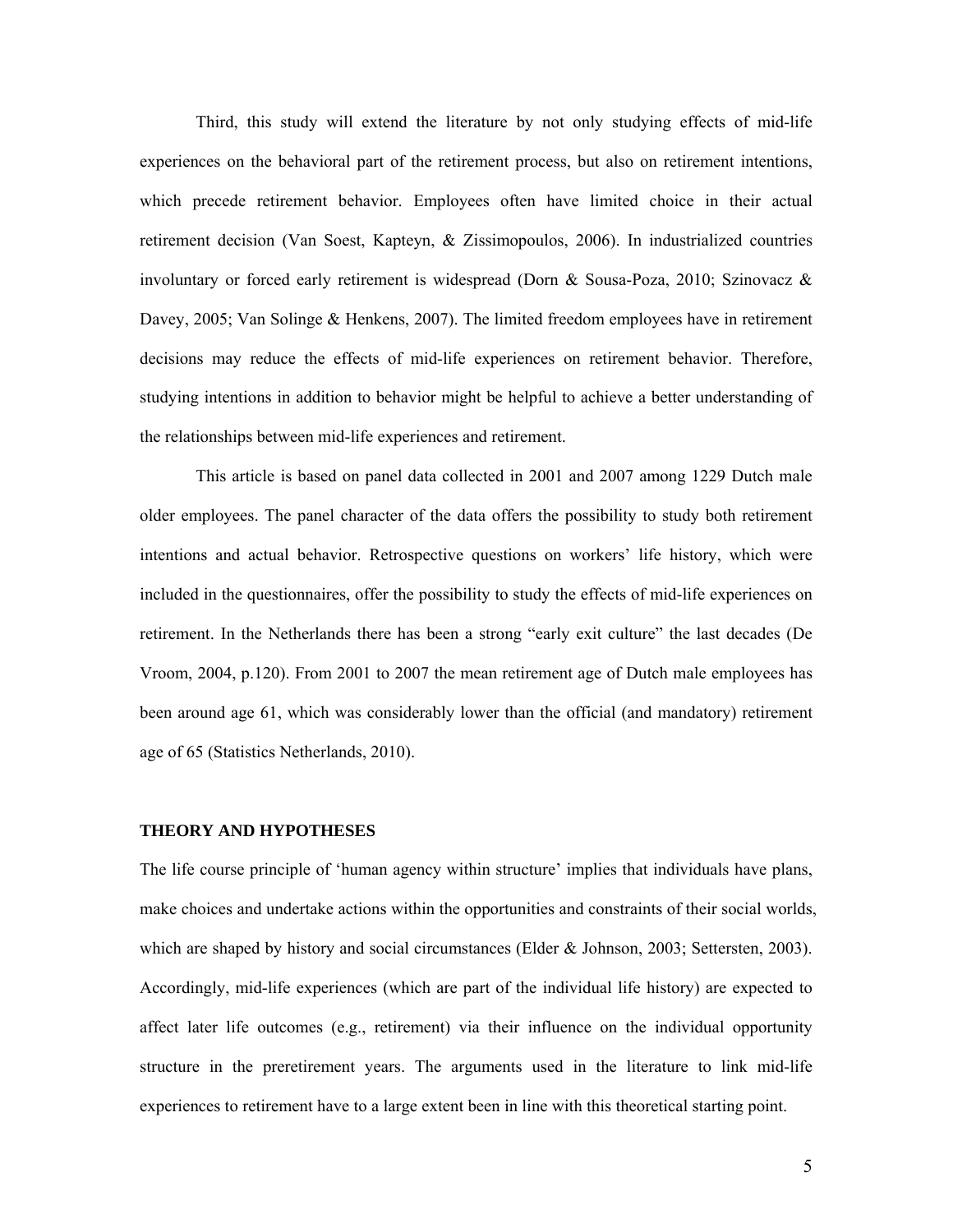The dominant argument focuses on finances: mid-life experiences will influence the preretirement financial opportunities and constraints and consequently retirement (e.g., Hank, 2004; Hayward et al., 1998; O'Rand & Henretta, 1982; Pienta, 1999; Pienta et al., 1994; Raymo et al., 2009; Szinovacz & DeViney, 2000). Some studies also noticed that mid-life experiences can influence retirement via non-financial aspects of the preretirement opportunity structure, such as via the preretirement state of health (Hayward et al., 1998; Raymo et al., 2009), work situation (Hayward et al., 1998; Raymo et al., 2009), or family context (Hank, 2004). Few studies, however, have noted that opposing forces might be at work. For example, a certain mid-life experience can via the financial aspects of the preretirement opportunity structure be expected to result in earlier retirement, while via the non-financial aspects the same experience is expected to result in later retirement.

In the subsequent paragraphs hypotheses will be formulated regarding the relationships between mid-life experiences in several life spheres and retirement. Since opposing forces might be at work, for every mid-life experience we will argue how this experience is related to retirement via (a) *financial* aspects and (b) *non-financial* aspects of the preretirement opportunity structure (for an overview of hypotheses, see Table 1). In the empirical models, we will examine these relationships by estimating the mid-life effects without and with controlling for financial aspects of the preretirement opportunity structure.

#### *Educational experiences*

Recent reports on lifelong learning have pointed at the importance of lifelong investments in education and training to maintain and enhance the employability of older workers (European Centre for the Development of Vocational Training, 2002; OECD, 2006). On the basis of human capital theory (Becker, 1975), investments in education and training during mid-life can be expected to increase employees' productivity and income. Given that both pension benefits and preretirement wealth may be dependent upon these earnings during the life course, individuals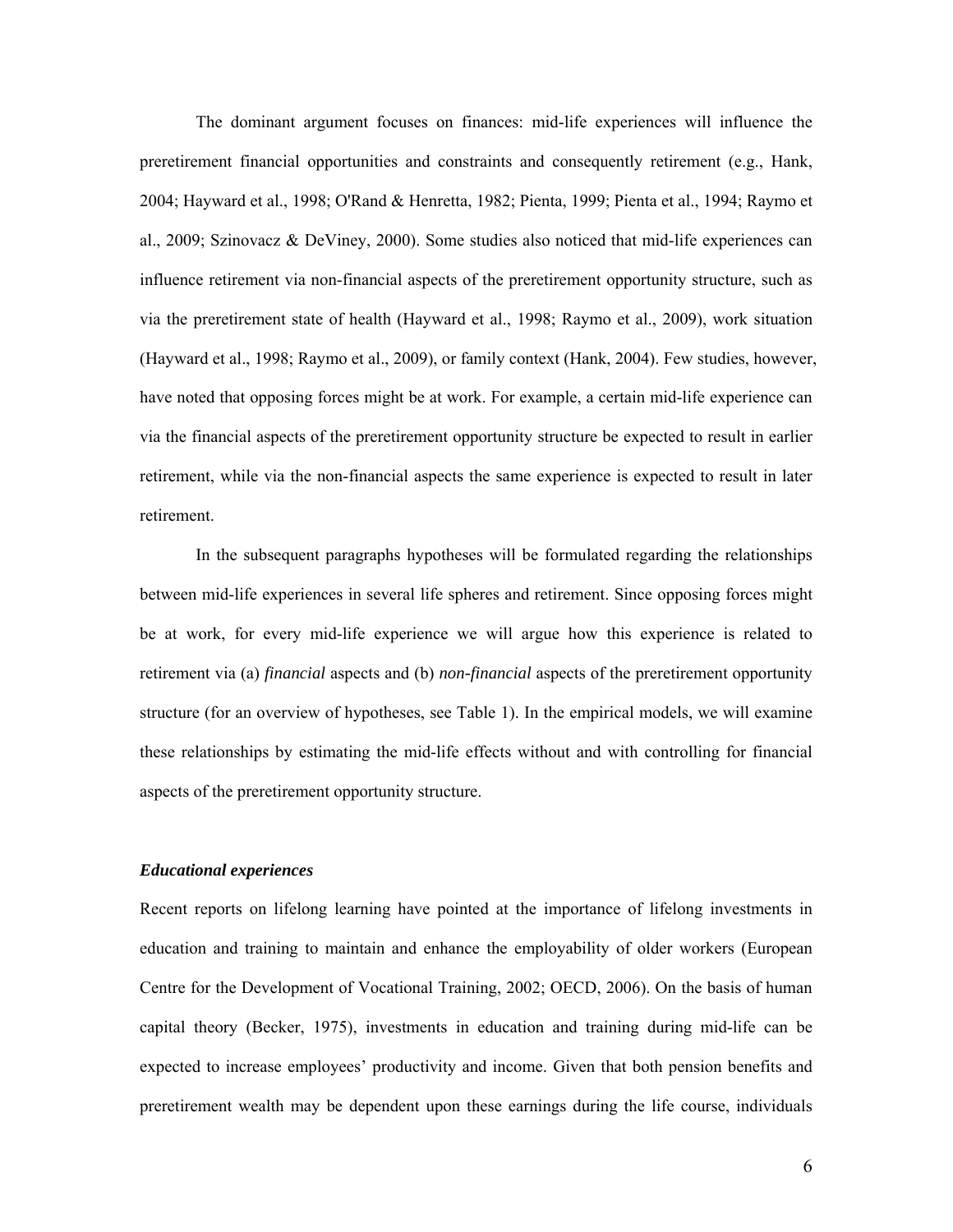who invested more in education or additional training might realize the financial security to retire at a younger age than those who made less of these investments. We therefore hypothesize that men who participated more in education or training during mid-life (intend to) retire at a younger age than men who participated less (Financial hypothesis; 1a).

Educational investments will not only influence the preretirement financial situation, but also the attributes of preretirement work. Educational attainment has been found to be an important determinant of access to jobs involving complex work, or in other words, jobs characterized by a high level and broad scope of cognitive challenge (Hyllegard & Lavin, 1992). Since research has suggested that substantively complex or challenging preretirement jobs result in later (intended) retirement (Hayward et al., 1998; Hayward, Grady, Hardy, & Sommers, 1989; Henkens, 1999) via this non-financial argument the following prediction can be made: After taking into account the effects of financial opportunities and constraints, men who invested more in education during mid-life (intend to) retire at an older age than men who invested less (Nonfinancial hypothesis; 1b).

## *Work experiences*

Over the last decades work patterns have changed among Dutch men. Different forms of employment mobility, such as transitions into part-time work, short periods of unemployment, and job switches have become more common (Luijkx, Kalmijn, & Muffels, 2006). Given that pension benefits are dependent upon income and years of service, these and other forms of midlife employment mobility can be expected to affect retirement via their influence on pension build-up. Unstable work patterns – characterized by mid-life experiences of dismissal, part-time work, or employer change – can be expected to slow down pension build-up and consequently are hypothesized to result in later (intended) retirement (Feldman, 1994; Hank, 2004; Pienta, 1999; Pienta et al., 1994; Raymo et al., 2009; Szinovacz & DeViney, 2000). Making promotion,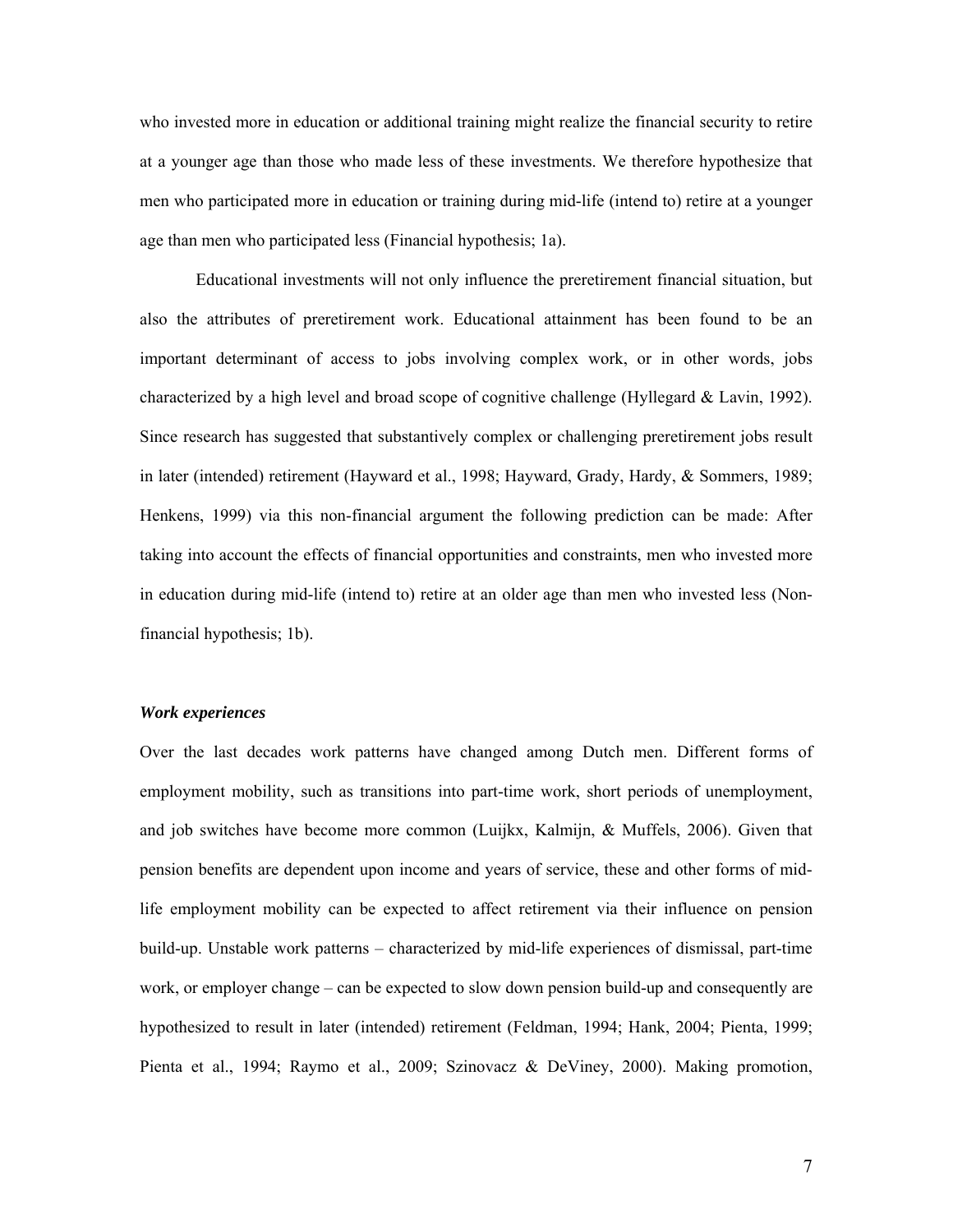conversely, can be expected to enhance pension build-up and is therefore hypothesized to result in earlier (intended) retirement (Financial hypothesis; 2a).

 Mid-life employment mobility might also affect retirement via the preretirement work situation. For instance, Hayward (1998) has argued that upward career mobility will result in later retirement, because upward career mobility is expected to result in an improvement of working conditions (e.g., more self-direction). Following this non-financial line of reasoning, promotions and voluntary between employer mobility can be expected to result in a more beneficial preretirement work opportunity structure. Consequently, after taking into account the effects of financial opportunities and constraints, mid-life promotions and employer changes are hypothesized to result in later (intended) retirement. By contrast, mid-life experiences of dismissal and part-time work can be expected to result in a less beneficial preretirement work opportunity structure and are hypothesized to result in earlier (intended) retirement, when taking the effects of financial opportunities and constraints into account (Non-financial hypothesis; 2b).

## *Health experiences*

In the retirement literature it is well-known that persons with health problems in their preretirement years are more likely to retire (early), than those with good health (See reviews by Feldman, 1994; Schalk et al., 2010; Topa, Moriano, Depolo, Alcover, & Morales, 2009; Wang & Shultz, 2010). Nevertheless, insights regarding the effects of health problems earlier in life are limited.

In general, mid-life health problems can be expected to increase expenditures (e.g., on health care and medication) and suppress earnings (e.g., due to constraints in work capabilities), which will negatively influence the employees' preretirement financial situation. Consequently, based on a financial argument, mid-life health problems are hypothesized to result in later (intended) retirement (Financial hypothesis; 3a). In the Netherlands, however, because of the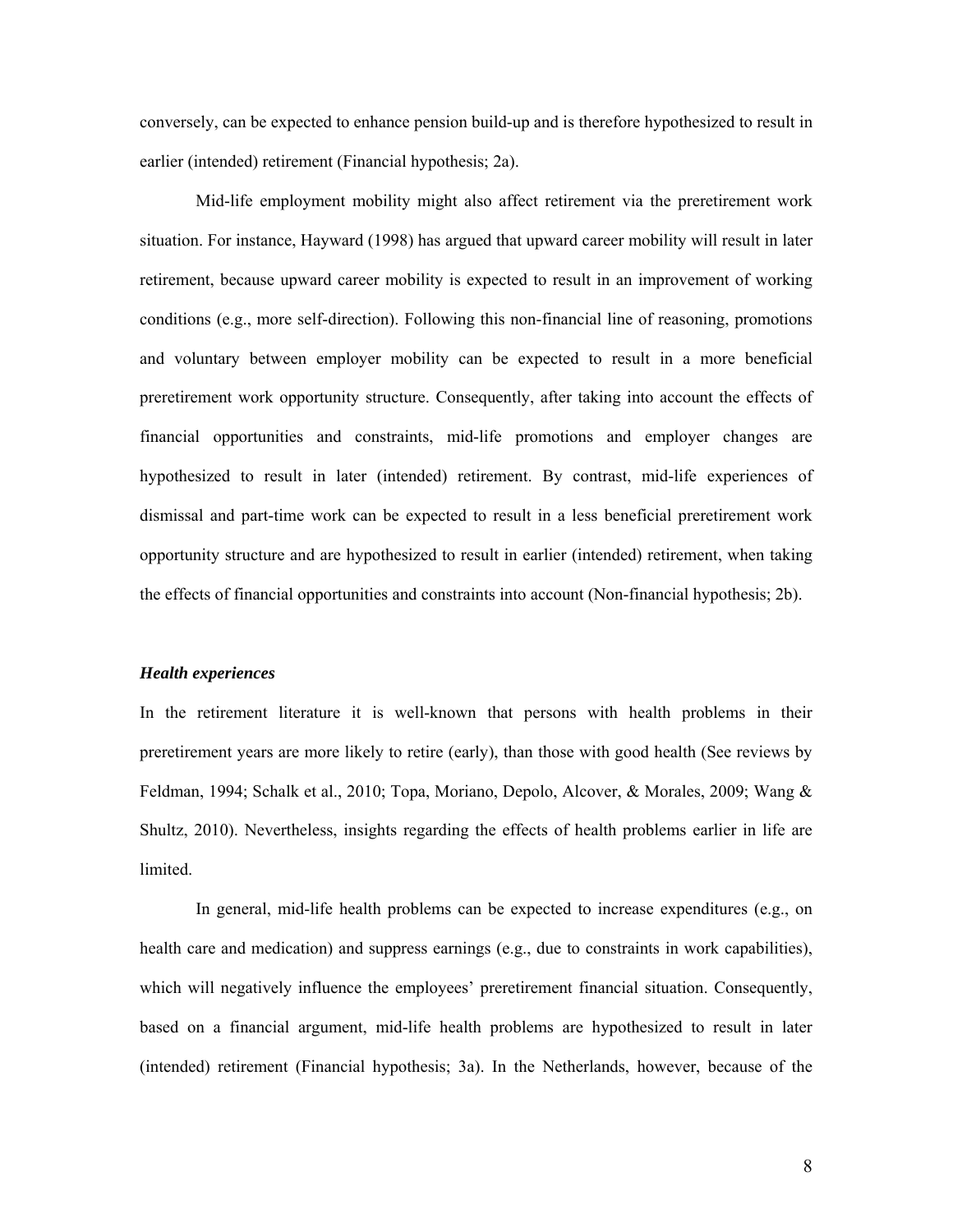diverse (mandatory) sickness and disability insurance acts that were in force in the twentieth century (Van de Ven & Schut, 2008) this effect can be expected to be relatively weak.

Health problems in mid-life will influence retirement via the preretirement health situation as well. Since health problems in childhood have been found to increase chronic health problems of persons in their fifties or sixties (Blackwell, Hayward, & Crimmins, 2001), which suggests that health experiences have long-term consequences, we also expect mid-life health problems to increase the likelihood of health problems in the preretirement years. Accordingly, we hypothesize that after taking into account the effects of financial opportunities and constraints, men who experienced health problems during mid-life (intend to) retire at a younger age than men who did not experience these health problems (Non-financial hypothesis; 3b).

## *Family experiences*

Patterns of mid-life experiences in the family sphere have changed considerably during the twentieth century. Among other things, the entry into parenthood has been postponed and the proportion of relationships ending in a divorce has increased in the Netherlands (Liefbroer  $\&$ Dykstra, 2000).

The timing of the transition into parenthood can be expected to affect retirement via the preretirement financial opportunities and constraints. Research has shown that financially dependent children make early retirement less likely (Henkens & Tazelaar, 1994; Higgs et al., 2003). Assuming that the later men had their first child the more likely they are to have financially dependent children in their preretirement years, the following hypothesis can be formulated: the later the transition into parenthood, the later men (intend to) retire (Financial hypothesis; 4a).

Via a non-financial line of reasoning the relationship between timing of first birth and retirement is expected to be in the same direction. Men who had their first child relatively late can be expected to have a preretirement family situation favoring continued work (e.g., children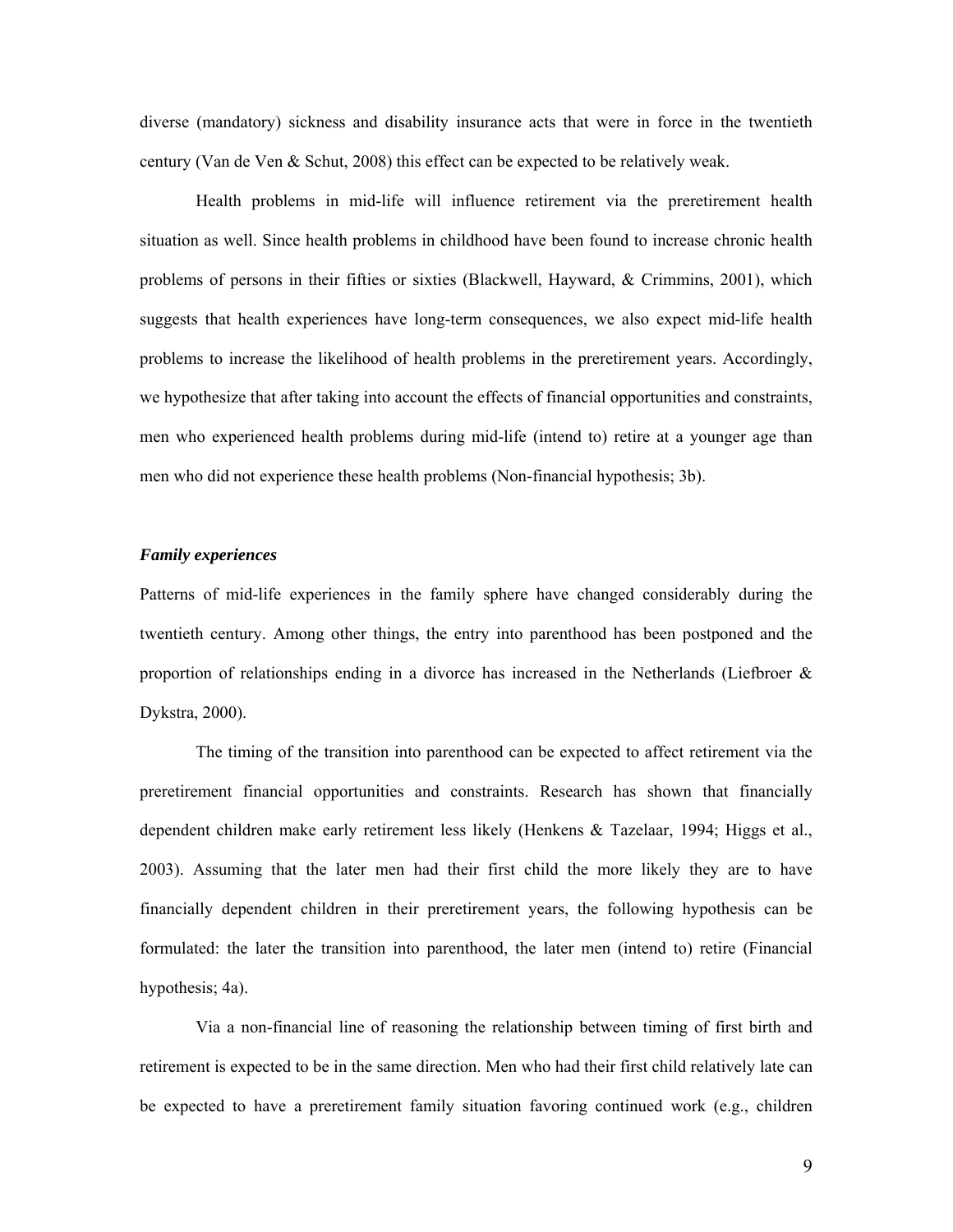living at home). For them adapting a retiree identity might not feel appropriate yet. Men who had their first child at a young age, on the other hand, might have a preretirement family situation pulling them out of employment. For example, they will be more likely to have had grandchildren at younger ages, which might make them feel older (Kaufman  $\&$  Elder, 2003), and might make the retiree identity more appropriate and attractive. Consequently, it can be hypothesized that after taking into account the effects of financial opportunities and constraints, the later men made the transition into parenthood, the later they (intend to) retire (Non-financial hypothesis; 4b).

Via a financial argumentation, divorced men are expected to retire later than men who have not experienced a divorce, since "a history of marital disruptions can be expected to lower the economic feasibility of retirement even among remarried individuals" (Szinovacz & DeViney, 2000, p.477). The timing of the divorce might also be of importance. Assuming that men who experienced a divorce longer ago have had more time and opportunities to recover from their financial losses, we expect that men who experienced a divorce, especially a divorce later in midlife, (intend to) retire later than continuously married men (Financial hypothesis; 5a).

A parallel hypothesis can be formulated when arguing via the non-financial aspects of the preretirement opportunity structure. A divorce will reduce the social capital of a person, due to the loss of the partner and shared relationships (Terhell, Broese van Groenou, & Van Tilburg, 2004). As a result, social contacts in the workplace might become more important, which will make the transition into retirement relatively unattractive. Here timing also can be expected to be relevant. Men who experienced a divorce longer ago have had more time to recover from (or to adapt to) their losses (Peters & Liefbroer, 1997; Terhell et al., 2004). Our hypothesis is that after taking into account the effects of financial opportunities and constraints, men who experienced a divorce, especially a divorce later in mid-life, (intend to) retire later than continuously married men (Non-financial hypothesis; 5b).

#### [Table 1 about here]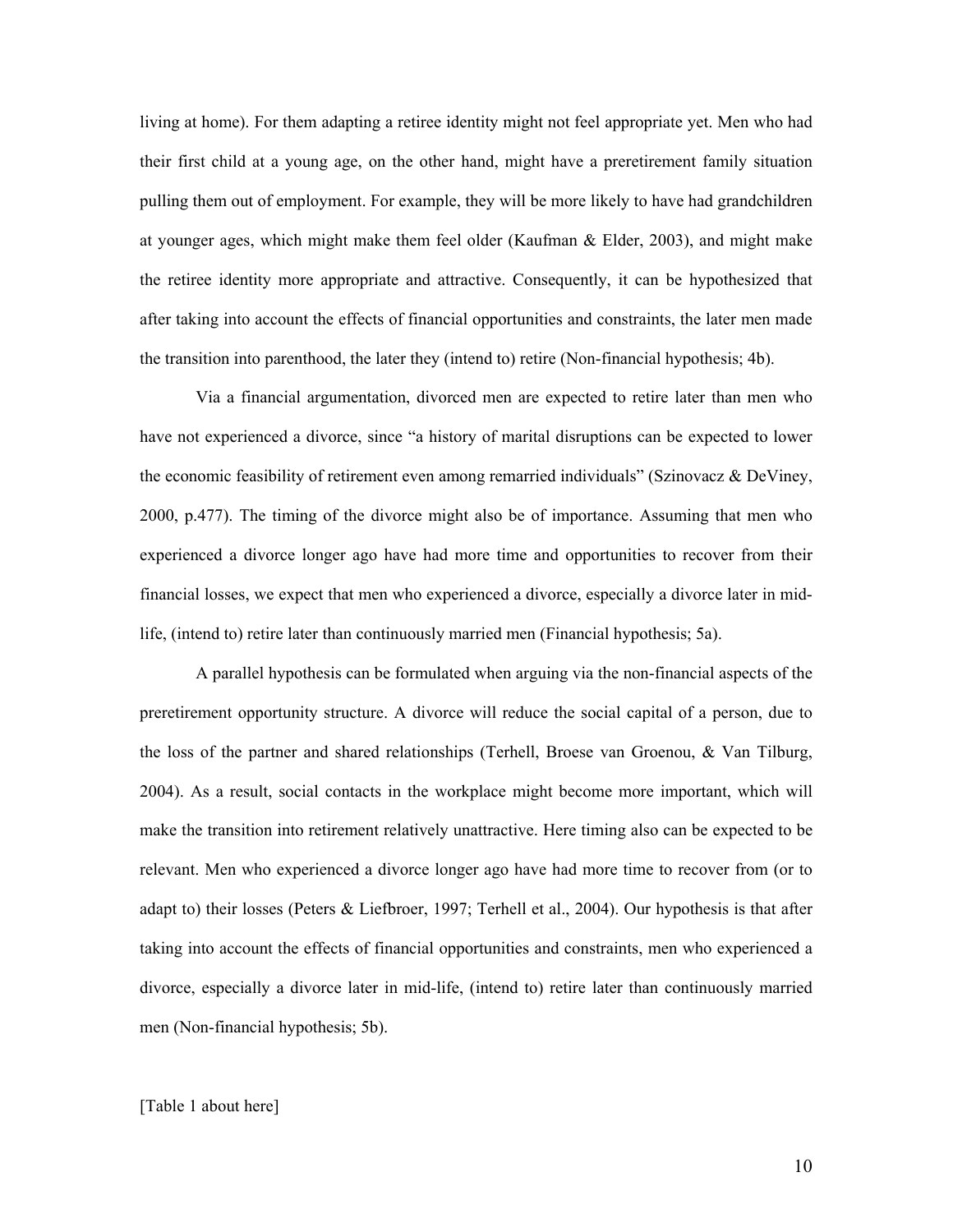#### **METHODS**

#### *Sample*

The hypotheses were tested by means of panel data collected in the Netherlands. In 2001 (wave 1) a questionnaire was sent to a random sample of 3899 employees aged 50 and older of three large Dutch multinational private sector organizations and of the Dutch national government (response rate 62%). In this survey respondents were, among other things, asked about their retirement intentions. In 2006-2007 (wave 2) participants of wave 1 were approached again. There was some attrition, because of company takeovers ( $N=122$ ), untraceable participants ( $N=11$ ), and mortality (N=41). In total 2240 questionnaires were mailed out (response rate 75%). This questionnaire did not only contain questions regarding changes in employment status since 2001, but also retrospective questions regarding mid-life educational, work, health, and family experiences.

Since this study focuses on male older workers, the base sample consisted of 1245 men who completed the survey during both waves of data collection. Men who lacked critical information on the dependent variables  $(N=2)$  or who did not answer any of the central questions regarding mid-life experiences (N=14) were eliminated from the sample. This resulted in an analytic sample of 1229 men. About 63% of this sample retired between wave 1 and 2. Their average retirement age was 58.6, whilst their mean intended retirement age was 60.0. These numbers suggest that retirement plans are often thwarted. Even though we do not know per respondent what exactly has thwarted their plans, there are indications that pressures from the employer or colleagues, and reorganizations have played an important role (Van Solinge, Henkens, & Van Dalen, 2009).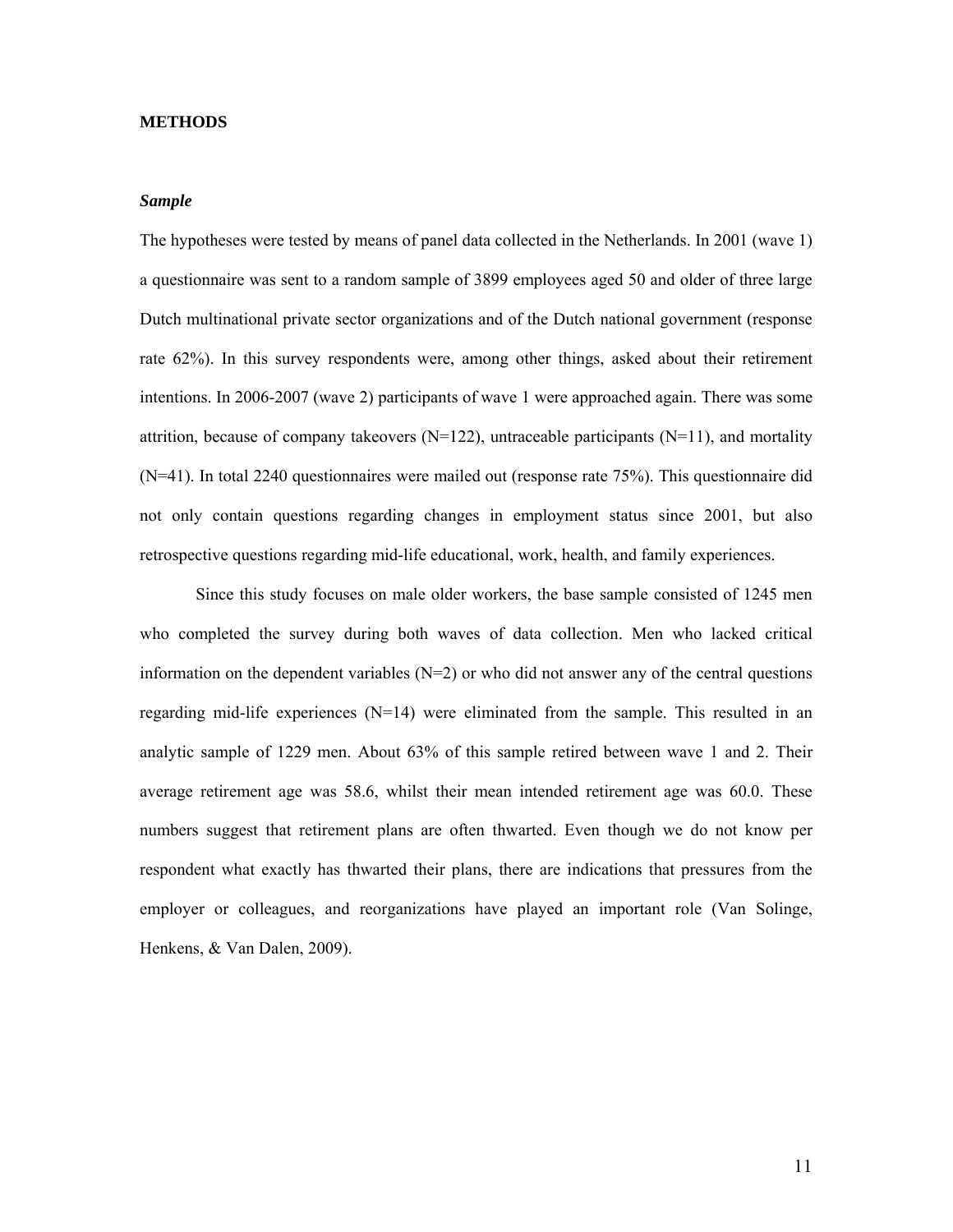## *Measures*

#### *Dependent variables*

During wave 1 respondents were asked about their *intentions* to retire by means of five questions, which constitute an extended version of the scale used by Henkens (1999) (see Table 2 for the wording of the questions). Given that response categories differed between the items, an aggregated measure was constructed by calculating the mean score of the available standardized items. Only respondents who answered at least 2 of the 5 items were included in the computations.

Based on information provided during wave 2 retirement *behavior* − whether and when (month and year) respondents retired – was determined. Respondents were perceived as retired if they made use of an (early) retirement arrangement between wave 1 and 2. The number of months between age 50 and the retirement age was used as the dependent measure. Respondents who had not yet retired at wave 2 were treated as right-censored. Left-truncation was accounted for by specifying age 50 as the age at which respondents become 'at risk' of retirement and the age at wave 1 (in number of months after age 50) as the moment at which respondents enter the study (StataCorp, 2005).

## *Independent variables*

*Mid-life experiences* were measured by two types of retrospective questions. In the first type of question, respondents were asked to indicate for several life experiences (additional training, dismissal, part-time work, between employer mobility, promotion, and severe health problems) whether or not they have had these experiences 'before age 40' and 'between age 40 and 50'. For all these experiences dummy variables were constructed, which indicate whether or not respondents have had a certain experience before age 50. In the second type of question, respondents were asked to indicate the age at which they have had a certain experience (entering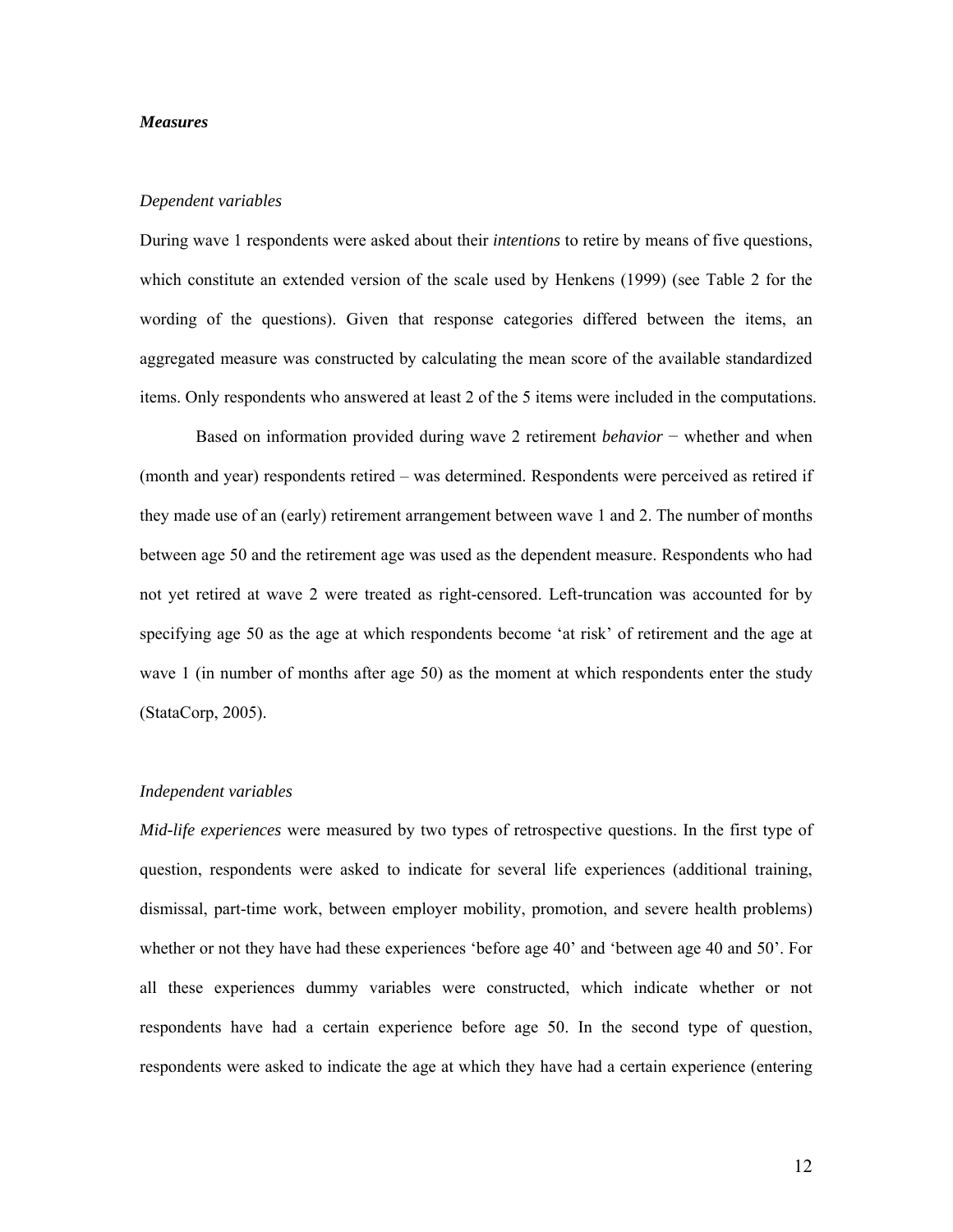the labor market, having a first child, getting divorced). All but one (age of entering the labor market) questions regarding mid-life experiences were asked during wave 2.

 Information was collected on three *aspects of the preretirement financial opportunity structure*: a) preretirement wealth, b) pension build-up (perceived pension shortage), and c) financial dependence of children. These questions were all asked during wave 1. Table 2 presents the wording, means, standard deviations, psychometric properties, and coding schemes of these and all other variables. In general item non-response was low (less than 3.2%). If not mentioned otherwise in Table 2, item non-response was dealt with by using regression imputation ('impute' command in STATA). Different checks suggested that imputation of missing values did not affect the results.

[Table 2 about here]

## *Analyses*

To test the relationships between mid-life experiences and retirement intentions linear regression models were estimated. The hypotheses regarding retirement behavior were tested using Cox proportional hazards regression models. To deal with the multilevel structure of the data (employees of four organizations who are nested in organizational departments) standard errors that allow for intra-department correlation have been used in the analyses ('vce(cluster)' command in STATA). Besides, organizational dummy variables have been included in the models to control for potential organizational level effects. In the Cox models these organizational dummies strongly violated the proportional hazards assumption. For that reason the stratification method was applied, which implies that for every organization a different unspecified baseline hazard function was allowed, while the coefficients of the other covariates were assumed to be constant across the organizations (Blossfeld & Rohwer, 1995; Mills, forthcoming).

13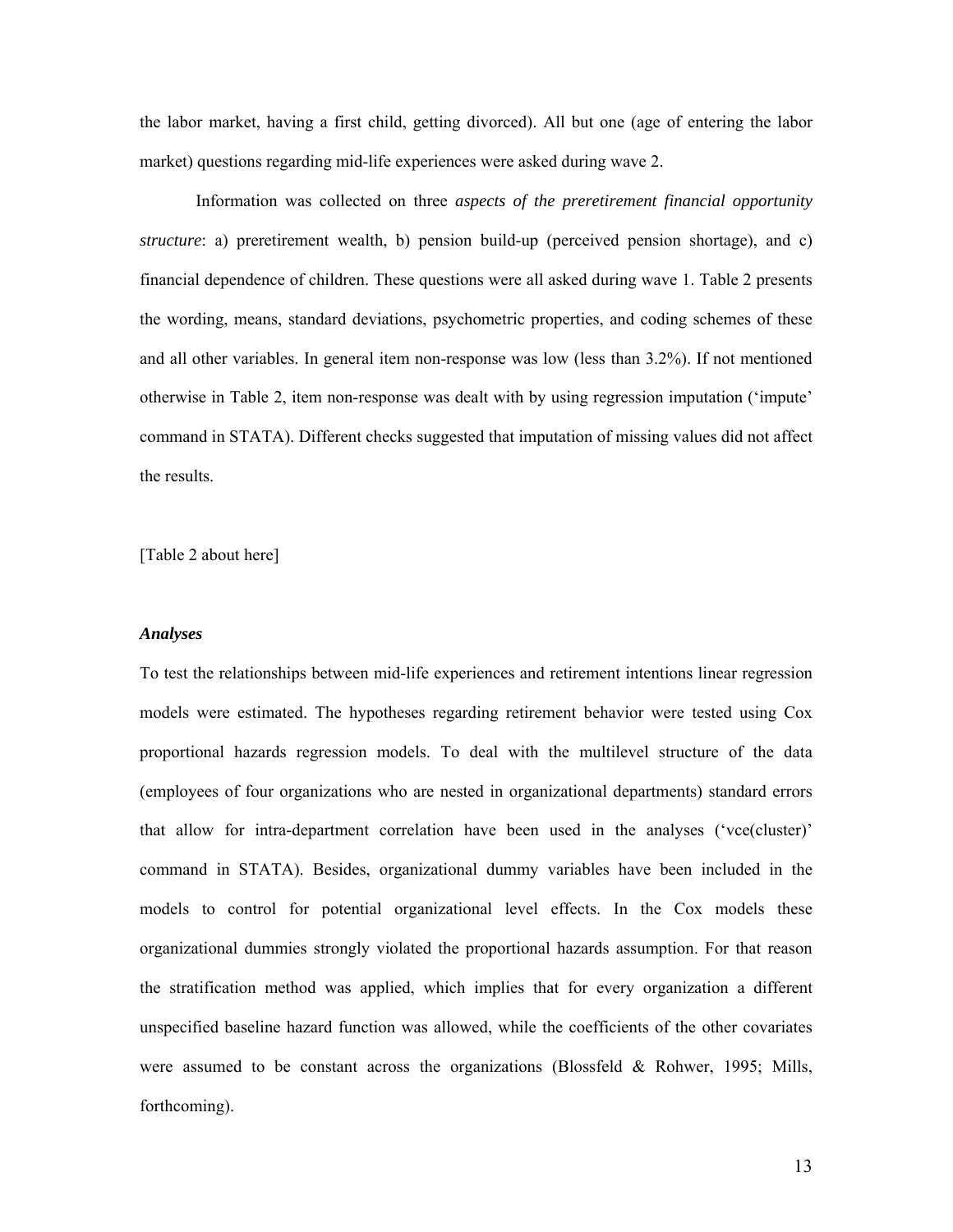## **RESULTS**

The results of the multivariate linear regression analyses and the Cox proportional hazards regression analyses to explain retirement intentions (Model 1a and 1b) and retirement behavior (Model 2a and 2b) of older workers are presented in Table 3. In Model 1a and 2a the relationships between mid-life experiences and retirement are shown. For some mid-life experiences the coefficients in these starting models might represent opposing forces. Therefore, to disentangle these forces, Model 1a and 2a are estimated without indicators of the preretirement financial opportunities and constraints. In Model 1b and 2b these indicators are added to the regression equations. Consequently, the financial hypotheses can be examined by comparing the initial effects of mid-life experiences with the remaining effects after controlling for the preretirement financial situation. The difference in the effect of a specific life history variable between Model 1a and 1b (or 2a and 2b) represents the indirect effect of that variable via preretirement financial opportunities and constraints. The non-financial hypotheses can be examined by interpreting the effects of mid-life experiences when controlling for the preretirement financial situation.

[Table 3 about here]

#### *Explaining retirement intentions by mid-life experiences*

The results of Model 1a in Table 3 show that mid-life experiences in all studied life spheres are of importance for explaining retirement intentions. An older age of entering the labor market and additional training during mid-life are related to weaker intentions to retire early. Work experiences of dismissal and employer change before age 50 also result in weaker intentions to retire early. The coefficients for part-time work and promotion are not statistically significant. Health problems during mid-life are related to a stronger intention to retire early. Regarding family mid-life experiences the results show that men who had their first child after age 30 intend to retire later than men who had their first child between age 22 and 29. Men who divorced after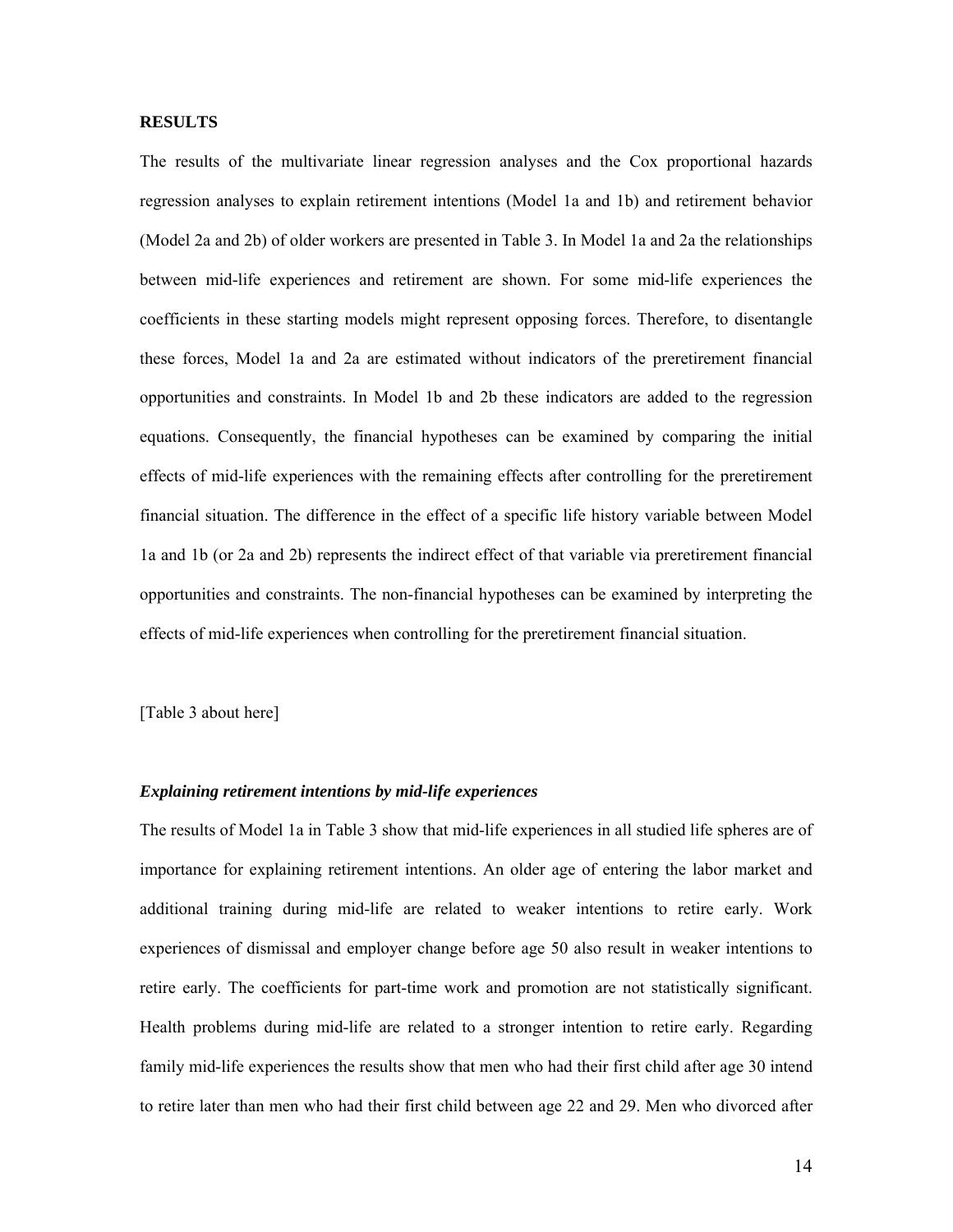age 50 are more inclined to retire later than married men who have not experienced a divorce. There is no difference between married men and men who divorced before age 50.

 The financial aspects of the preretirement opportunity structure (added in Model 1b) also appear to be highly relevant for explaining retirement intentions. The wealthier workers are, the stronger their intention to retire early. Besides, older workers without a pension shortage are more inclined to retire early than workers with a pension shortage. The more financially dependent children older workers have, the weaker their intention to retire early.

When comparing Model 1a and 1b for mid-life work experiences, the results show that the effects of mid-life dismissal and employer change are no longer statistically significant when the preretirement financial variables are included in the model. Examination of correlations between the variables indicates the perceived pension shortage as the principal mediating financial variable. These findings provide support for the financial hypothesis. Mid-life job changes – either voluntary or involuntary – lead to later intended retirement because they are associated with a perceived pension shortage.

The effects of most mid-life educational, health, and family experiences are not or only partially mediated by the preretirement financial variables. The coefficients of mid-life educational and health experiences are not reduced when adding the financial variables to the model. About 35% of the effect of a late first birth and 33% of the effect of a late divorce are mediated by the preretirement financial opportunity structure. The effect of a late divorce is no longer significant in Model 1b. These findings provide some support for the financial hypotheses but they also support the non-financial hypotheses since most of the effects remain significant after taking the financial variables into account.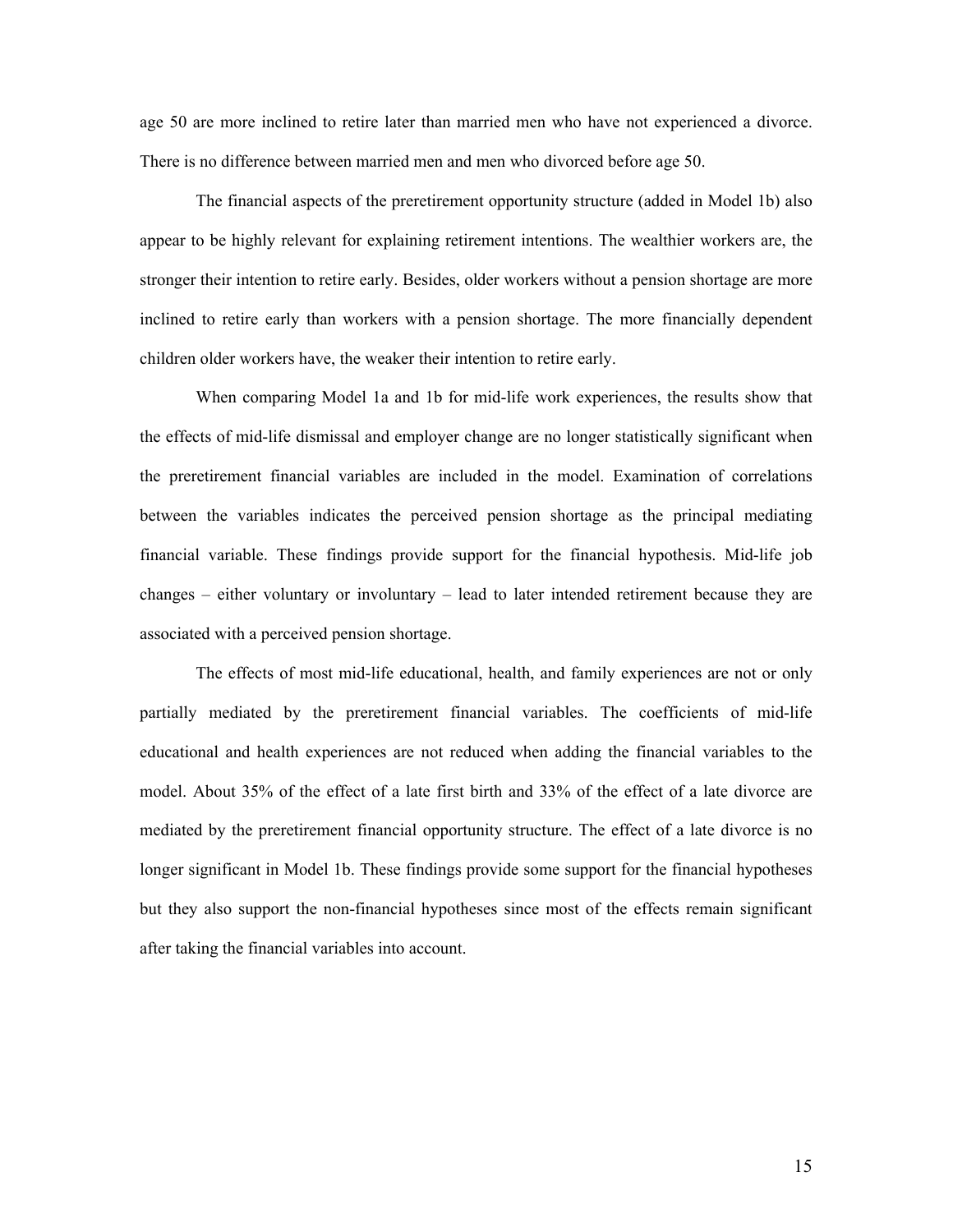## *Explaining retirement behavior by mid-life experiences*

The results of Model 2a in Table 3 show that some studied mid-life experiences are relevant for explaining retirement behavior. In the educational sphere, the effect of the age of entering the labor market is statistically significant. The older a worker was when entering the labor market, the later he retires. The positive effect of part-time employment implies that part-time work before age 50 results in earlier retirement. Further, men who made the transition into parenthood relatively late retire at an older age than men in the reference group.

 Model 2b shows that the preretirement financial situation is highly relevant for explaining retirement behavior. The wealthier men are, the earlier they retire. Moreover, men without a pension shortage retire earlier compared to men with a pension shortage. The more financially dependent children men have, the lower their rate of retirement.

Comparison of Model 2a and 2b suggests that the preretirement financial opportunity structure hardly plays a role in explaining the significant effects of the educational and work midlife experiences. These results provide support for the non-financial hypotheses. On the contrary, the effect of the timing of first birth is no longer significant when the preretirement financial opportunities and constraints are added to the model, providing support for the financial hypothesis.

## **DISCUSSION**

In line with life course propositions of lifelong and multispheral development, this study suggests that mid-life experiences in various life spheres are relevant for understanding retirement.

The research findings indicate that not only mid-life experiences in the work sphere − which often have been central in studies among men − but also mid-life experiences in the educational, health, and family sphere are relevant for understanding men's retirement process. Given that work participation of middle-aged Dutch men hardly is influenced by their experiences in the family sphere (Liefbroer & Dykstra, 2000), it is particularly interesting to see that mid-life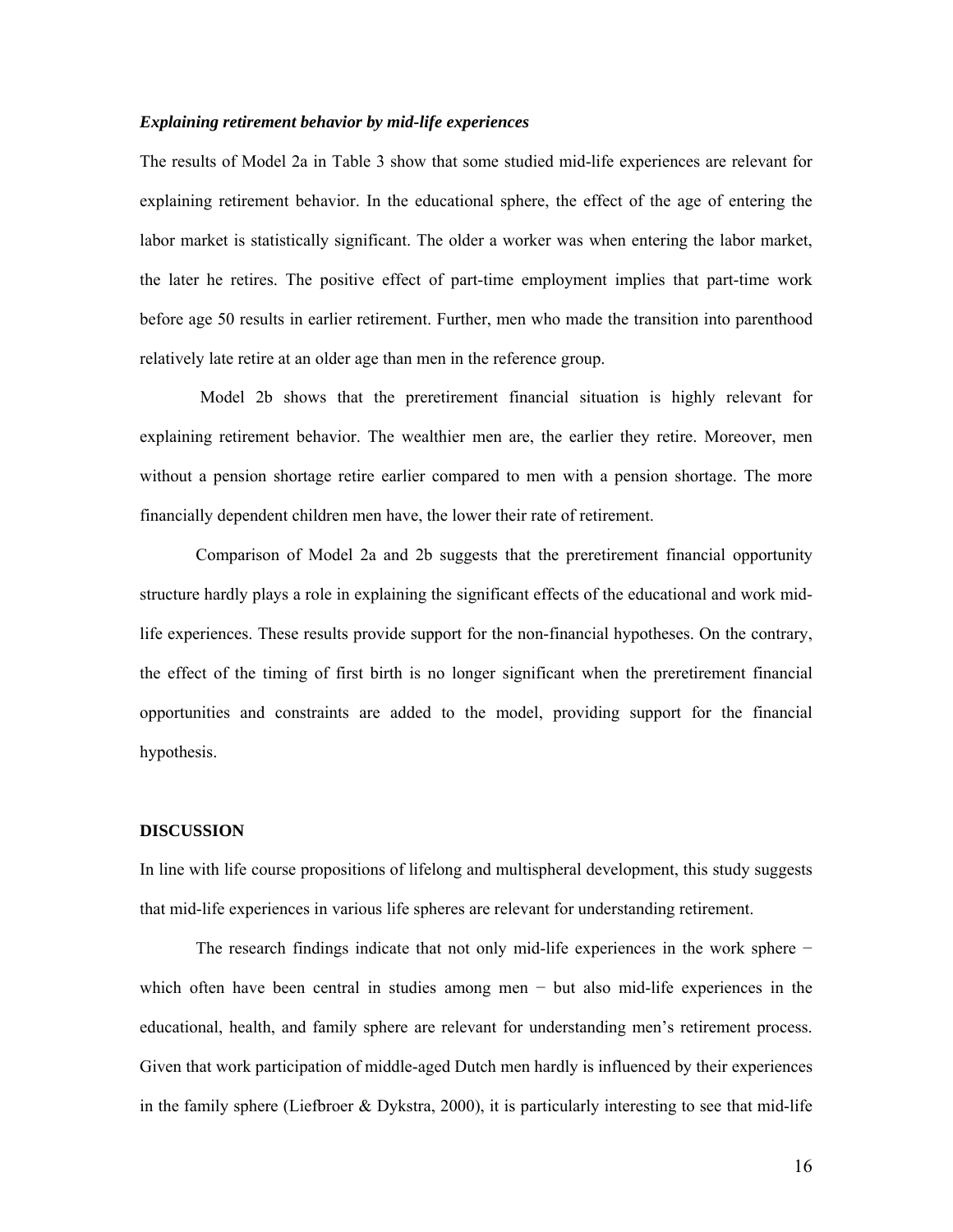family experiences do influence (intended) labor market participation later in life. A relatively late transition into parenthood is associated with later retirement, which resembles research findings among women (Hank, 2004; Pienta, 1999).

The theoretical and empirical distinction that has been made between financial and nonfinancial aspects of the preretirement opportunity structure via which mid-life experiences can influence retirement revealed that especially mid-life experiences in the work sphere (dismissal and employer change) are related to retirement intentions via the financial aspects of the preretirement opportunity structure (i.e., pension shortcomings). Experiences in the family sphere are also related to retirement via the preretirement financial situation, but the financial situation could not always totally explain the effects. In the educational and health spheres the preretirement financial situation did not play an explanatory role. As hypothesized the relationships might run via the preretirement work, health, and family situation. Yet, other factors such as attitudes regarding work and leisure (Raymo et al., 2009) might also offer an explanation.

Studying retirement intentions in addition to retirement behavior has proven to be highly relevant. Whereas only a few mid-life experiences could explain differences in retirement behavior, most studied mid-life experiences could explain differences in retirement intentions. Therefore, instead of concluding that only few mid-life experiences affect retirement, we were able to draw a more comprehensive conclusion: multiple mid-life experiences affect the retirement process, however, the limited freedom employees often have in their actual retirement decision (Van Soest et al., 2006) or changing opportunity structures in late-life thwart the effects of mid-life experiences on retirement behavior. In the future the discrepancies between predictors of retirement intentions and behavior might be reduced in the Netherlands. Opportunities for employers to force employees into retirement seem to be decreasing and the individual freedom of employees to decide how and when to retire seems to be increasing. There is a shift from "standardised and collective approaches to all kinds of flexible and individualised plans" (De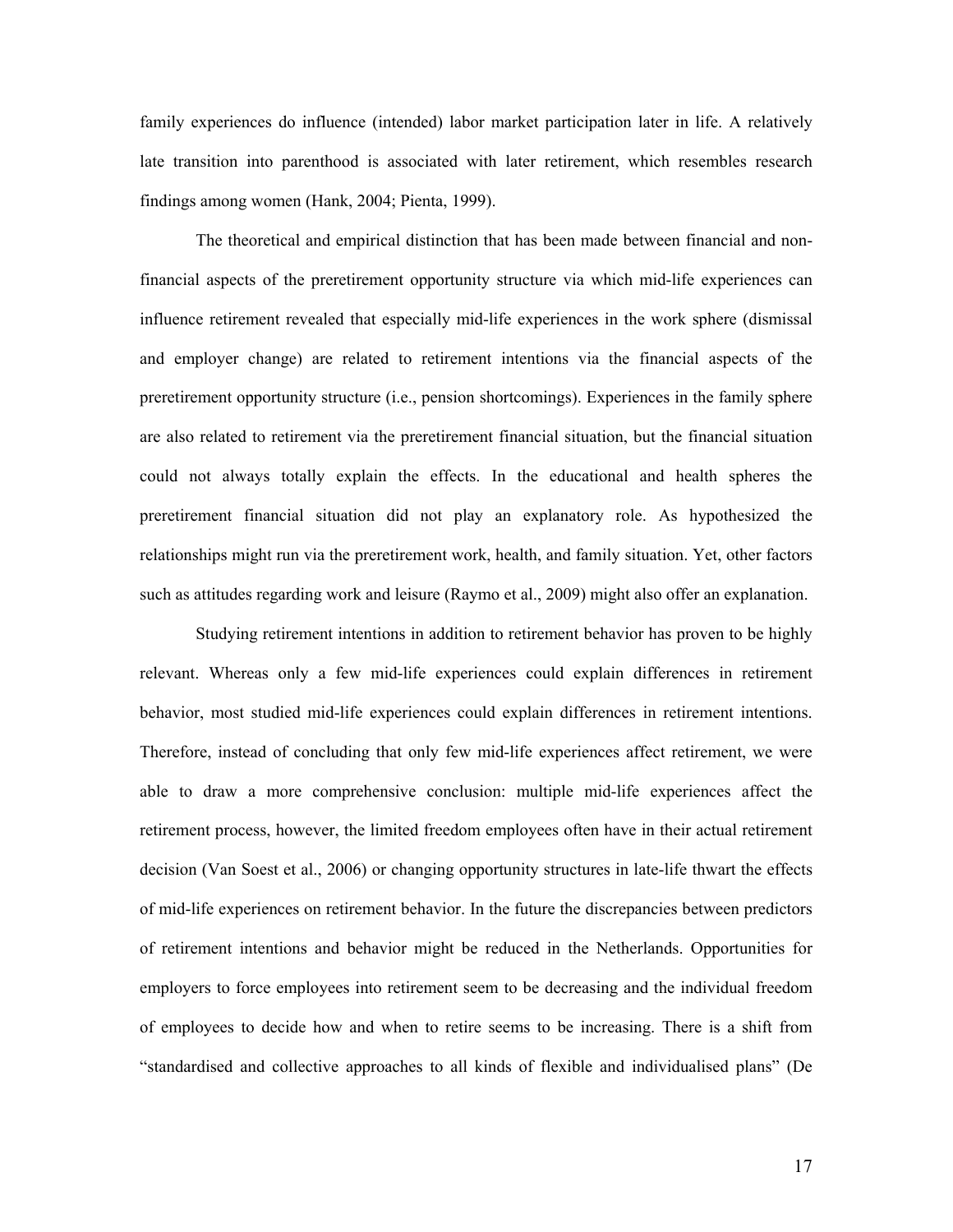Vroom, 2004, p.146). This suggests that our results in the model for retirement intentions will become more important in the near future.

When interpreting the research findings some limitations of this study should be kept in mind. First, though the sample has substantial variation in important variables as educational level, work characteristics, and health, the workers in the studied sample are not representative of all Dutch male older workers. Second, even though the availability of information on mid-life experiences is an important strength of our data, it cannot be ruled out that recall or memory bias effects play a part. Past events and experiences most likely have been recorded in terms of the present (Elder & Johnson, 2003). However, the salience and low incidence of the studied life events might have influenced the recall accuracy positively (Eisenhower, Mathiowetz, & Morganstein, 1991).

Despite the limitations, this study clearly shows that the transition from work to retirement is related to mid-life experiences. In light of policy objectives to increase the labor force participation of older workers (OECD, 2006) these findings suggest, on the one hand, that measures directed at workers in mid-life (e.g., additional training) might positively influence these workers' labor market participation later in life. On the other hand, the results suggest that changing life courses might contribute to a future trend towards later intended retirement. Whereas the lives of Dutch men and women born between 1931 and 1940 generally reflected the standard life course, among cohorts born after 1950 life courses de-standardized. Variation in behavior increased (e.g., divorce became more common), and major responsibilities (e.g., entry into the labor market, family formation) were postponed (Liefbroer & Dykstra, 2000). When linking these trends to the findings of this study, we would expect a decline in the desire to retire early in the (near) future.

Among social scientists it is widely acknowledged that retirement is a complex transition, which is influenced by various factors from multiple life spheres, such as the educational, work, health, and family sphere. This study shows that − in all these life spheres − mid-life experiences

18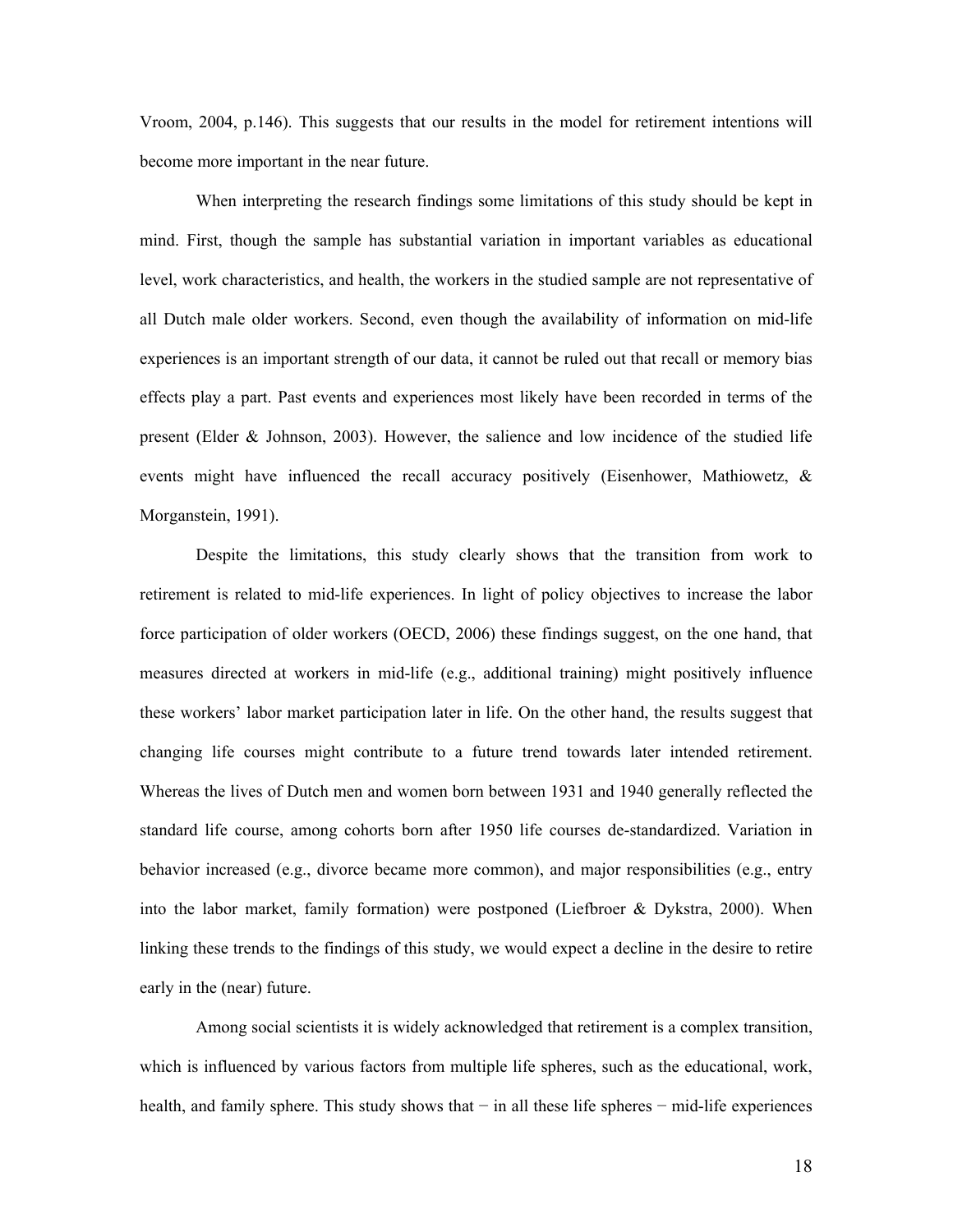already "set the stage" (Settersten, 2003, p.29) for retirement decision making. Given the destandardization of life courses studying retirement as a process embedded in the total life course will become increasingly important for understanding retirement in the future.

# **FUNDING:**

This work was supported by the Netherlands Organization for Scientific Research NWO (452-05- 314 to K.H.); and the Netherlands Interdisciplinary Demographic Institute.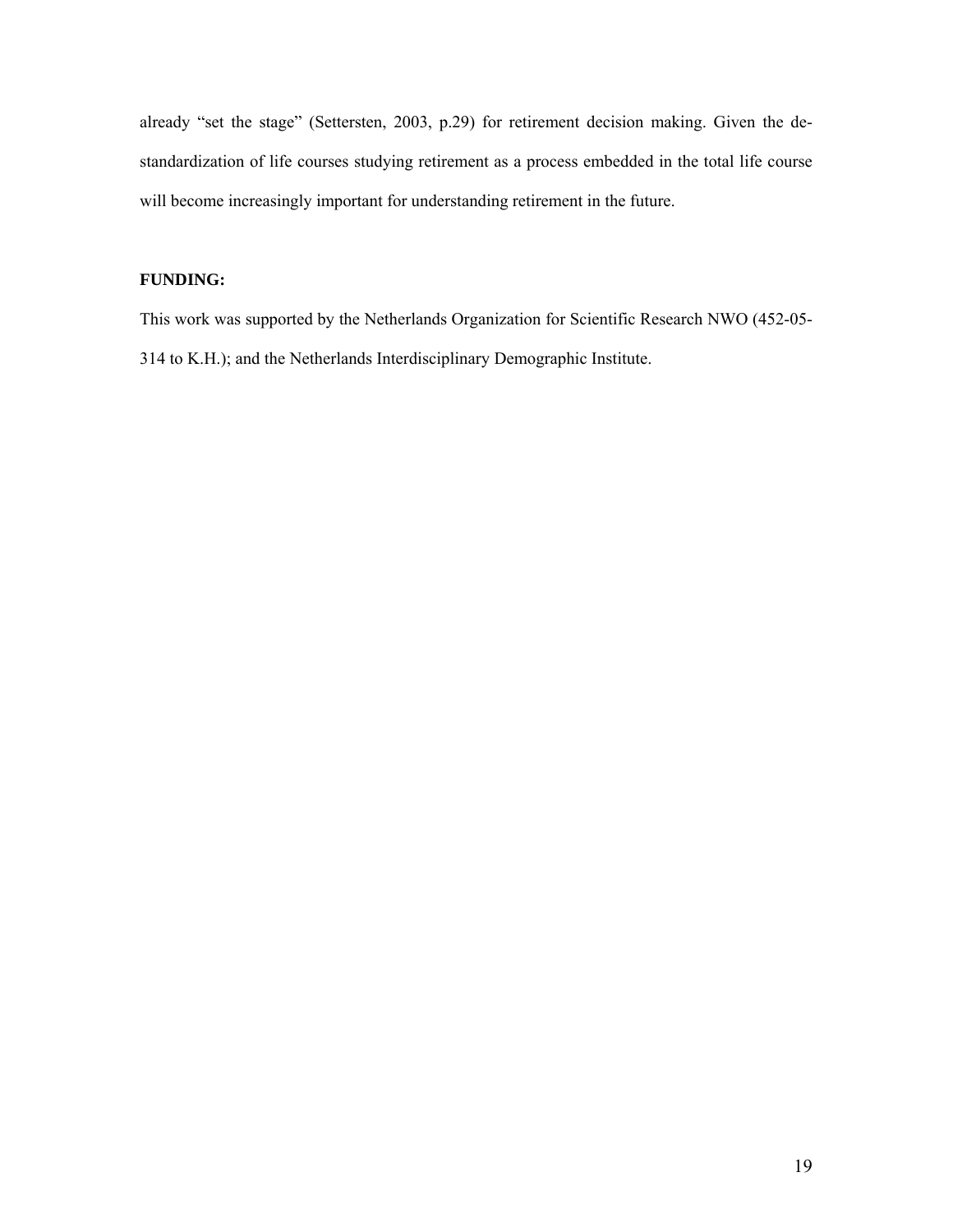#### **REFERENCES**

- August, R. A., & Quintero, V. C. (2001). The role of opportunity structures in older women workers' careers. *Journal of Employment Counseling, 38*(2), 62-81.
- Becker, G. S. (1975). *Human capital. A theoretical and empirical analysis, with special reference to education* (Second ed.). New York: National Bureau of Economic Research.
- Blackwell, D. L., Hayward, M. D., & Crimmins, E. M. (2001). Does childhood health affect chronic morbidity in later life? *Social Science & Medicine, 52*(8), 1269-1284.
- Blossfeld, H. P., & Rohwer, G. (1995). *Techniques of event history analysis. New approaches to causal analysis*. Mahwah, NJ: Lawrence Erlbaum.
- De Vroom, B. (2004). The shift from early to late exit: changing institutional conditions and individual preferences. The case of the Netherlands. In T. Maltby  $\& B$ . De Vroom  $\& M$ . L. Mirabile & E. Overbye (Eds.), *Ageing and the transition to retirement. A comparative analysis of European welfare states* (pp. 120-154). Aldershot: Ashgate.
- Dorn, D., & Sousa-Poza, A. (2010). "Voluntary" and "involuntary" early retirement: an international analysis. *Applied Economics, 42*(4), 427 - 438.
- Eisenhower, D., Mathiowetz, N., A., & Morganstein, D. (1991). Recall error: sources and bias reduction techniques. In P. P. Biemer & R. M. Groves & L. E. Lyberg & N. A. Mathiowetz & S. Sudman (Eds.), *Measurement errors in surveys* (pp. 127-144). Hoboken, New Jersey: Wiley.
- Elder, G. H. (1994). Time, human agency, and social change: Perspectives on the life course. *Social Psychology Quarterly, 57*(1), 4-15.
- Elder, G. H., & Johnson, M. K. (2003). The life course and aging. Challenges, lessons, and new directions. In R. A. Settersten (Ed.), *Invitation to the life course. Towards new understandings of later life* (pp. 49-81). New York: Baywood.
- Elder, G. H., & Pavalko, E. K. (1993). Work careers in men's later years: transitions, trajectories, and historical change. *Journal of Gerontology: Social Sciences, 48*(4), S180-S191.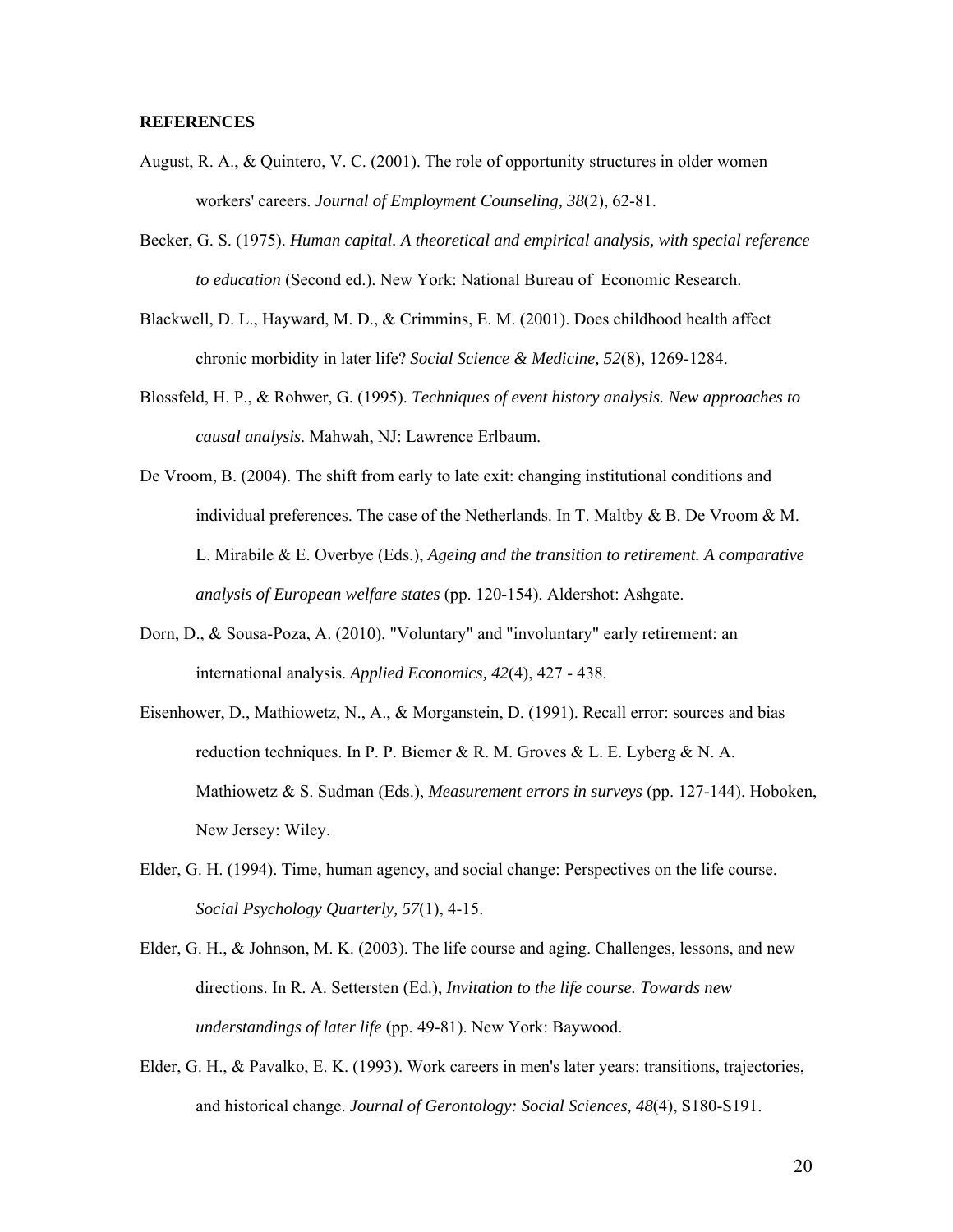European Centre for the Development of Vocational Training. (2002). *Lifelong learning in the Netherlands. The extent to which vocational education and training policy is nurturing lifelong learning in the Netherlands*. Luxembourg: Office for Official Publications of the European Communities.

- Feldman, D. C. (1994). The decision to retire early: A review and conceptualization. *Academy of Management Review, 19*(2), 285-311.
- Han, S. K., & Moen, P. (1999). Clocking out: Temporal patterns of retirement. *American Journal of Sociology, 105*(1), 191-236.
- Hank, K. (2004). Effects of early life family events on women's late life labour market behaviour: An analysis of the relationship between childbearing and retirement in western Germany. *European Sociological Review, 20*(3), 189-198.
- Hayward, M. D., Friedman, S., & Chen, H. (1998). Career trajectories and older men's retirement. *Journal of Gerontology: Social Sciences, B53*(2), S91-S103.
- Hayward, M. D., Grady, W. R., Hardy, M. A., & Sommers, D. (1989). Occupational influence on retirement, disability and death. *Demography, 26*(3), 393-409.
- Henkens, K. (1999). Retirement intentions and spousal support: A multi-actor approach. *Journal of Gerontology: Social Sciences, 54B*, S63-S74.
- Henkens, K., & Tazelaar, F. (1994). Early retirement of civil servants in the Netherlands. *Journal of Applied Social Psychology, 24*, 1927-1943.
- Henretta, J. C. (2003). The Life-Course Perspective on Work and Retirement. In R. A. Settersten (Ed.), *Invitation to the life course. Towards new understandings of later life* (pp. 85-105). New York: Baywood.
- Higgs, P., Mein, G., Ferrie, J., Hyde, M., & Nazroo, A. (2003). Pathways to early retirement: structure and agency in decision-making among British civil servants. *Ageing & Society, 23*, 761-778.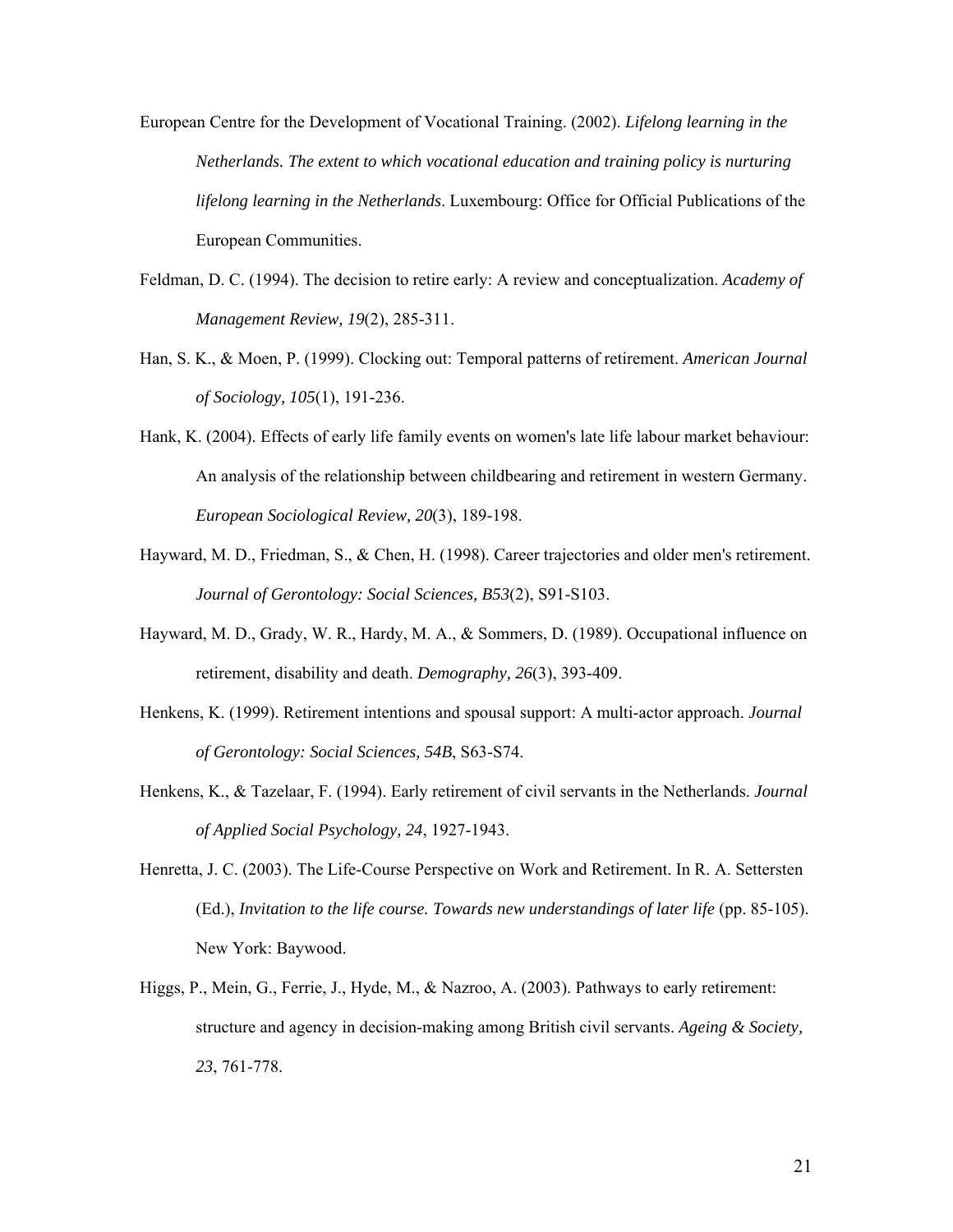- Hyllegard, D., & Lavin, D. E. (1992). Higher education and challenging work: open admissions and ethnic and gender differences in job complexity. *Sociological Forum, 7*(2), 239-260.
- Kaufman, G., & Elder, G. H. (2003). Grandparenting and age identity. *Journal of Aging Studies, 17*(3), 269-282.
- Liefbroer, A. C., & Dykstra, P. A. (2000). *Levenslopen in verandering: een studie naar ontwikkelingen in de levenslopen van Nederlanders geboren tussen 1900 en 1970 [Changing life courses: a study on the developments in life courses of Dutchmen born between 1900 and 1970]*. Den Haag: Sdu uitgevers.
- Luijkx, R., Kalmijn, M., & Muffels, R. J. A. (2006). The impact of globalization on job and career mobility of Dutch men: Life-history data from the mid-1950s to the year 2000. In H. P. Blossfeld & M. Mills & F. Bernardi (Eds.), *Globalization, uncertainty and men's careers* (pp. 117-144). Cheltenham, UK: Edward Elgar.
- Mills, M. C. (forthcoming). *Introducing survival and event history analysis*. London: Sage.
- Mutchler, J. E., Burr, J. A., Pienta, A. M., & Massagli, M. P. (1997). Pathways to labor force exit: Work transitions and work instability. *Journal of Gerontology: Social Sciences, 52B*(1), S4-S12.
- O'Rand, A., & Henretta, J. C. (1982). Delayed career entry, industrial pension structure, and early retirement in a cohort of unmarried women. *American Sociological Review, 47*, 363-365.
- OECD. (2006). *Live longer, work longer. Ageing and employment policies.* Paris: Organisation of Economic Co-operation and Development.
- Peters, A., & Liefbroer, A. C. (1997). Beyond marital status: Partner history and well-being in old age. *Journal of Marriage and the Family, 59*(3), 687-699.
- Pienta, A. (1999). Early childbearing patterns and women's labor force behavior in later life. *Journal of Women and Aging, 11*(1), 69-84.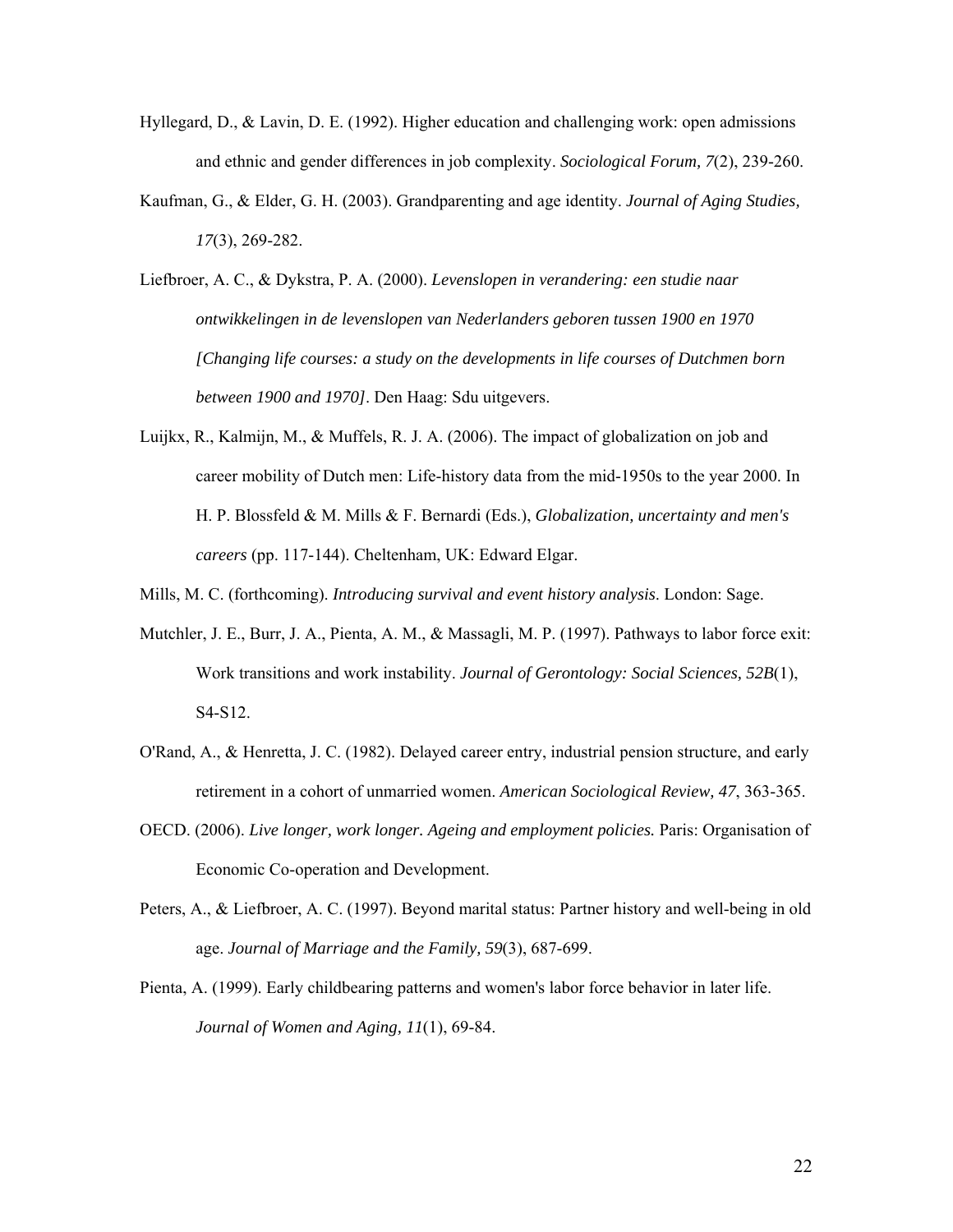- Pienta, A. M., Burr, J. A., & Mutchler, J. E. (1994). Women's labor force participation in later life: The effects of early work and family experiences. *Journal of Gerontology: Social Sciences, 49B*(5), S231-S239.
- Raymo, J. M., Warren, J. R., Sweeney, M. M., Hauser, R. M., & Ho, J.-H. (2009). *Mid-life work experiences and first retirement* (Working Paper No. 2008-14). Madison: University of Wisconsin-Madison, Center for Demography and Ecology.
- Raymo, J. M., Warren, J. R., Sweeney, M. M., Hauser, R. M., & Ho, J.-H. (2010). Later-life employment preferences and outcomes: the role of midlife work experiences. *Research on Aging, 32*(4), 419-466.
- Schalk, R., Van Veldhoven, M. J. P. M., De Lange, A. H., De Witte, H., Kraus, K., Stamov-Rossnagel, C., Tordera, N., Van der Heijden, B., Zappala, S., Bal, M. et al. (2010). Moving European research on work and ageing forward: Overview and agenda. *European Journal of Work and Organizational Psychology, 19*(1), 76-101.
- Settersten, R. A. (2003). Propositions and controversies in life-course scholarship. In R. A. Settersten (Ed.), *Invitation to the life course. Towards new understandings of later life* (pp. 15-48). New York: Baywood.
- Singh, G., & Verma, A. (2003). Work history and later life labor force participation: evidence from a large telecommunications firm. *Industrial and Labor Relations Review, 56*(4), 669-715.
- StataCorp. (2005). *Survival Analysis and Epidemiological Tables: Release 9*. College Station, Texas: StataCorp LP.
- Statistics Netherlands. (2010). *Van arbeid naar pensioen; personen 55 jaar of ouder [From work to retirement; persons age 55 and older]*. Retrieved April 9, 2010, from the World Wide Web: http://statline.cbs.nl/StatWeb/.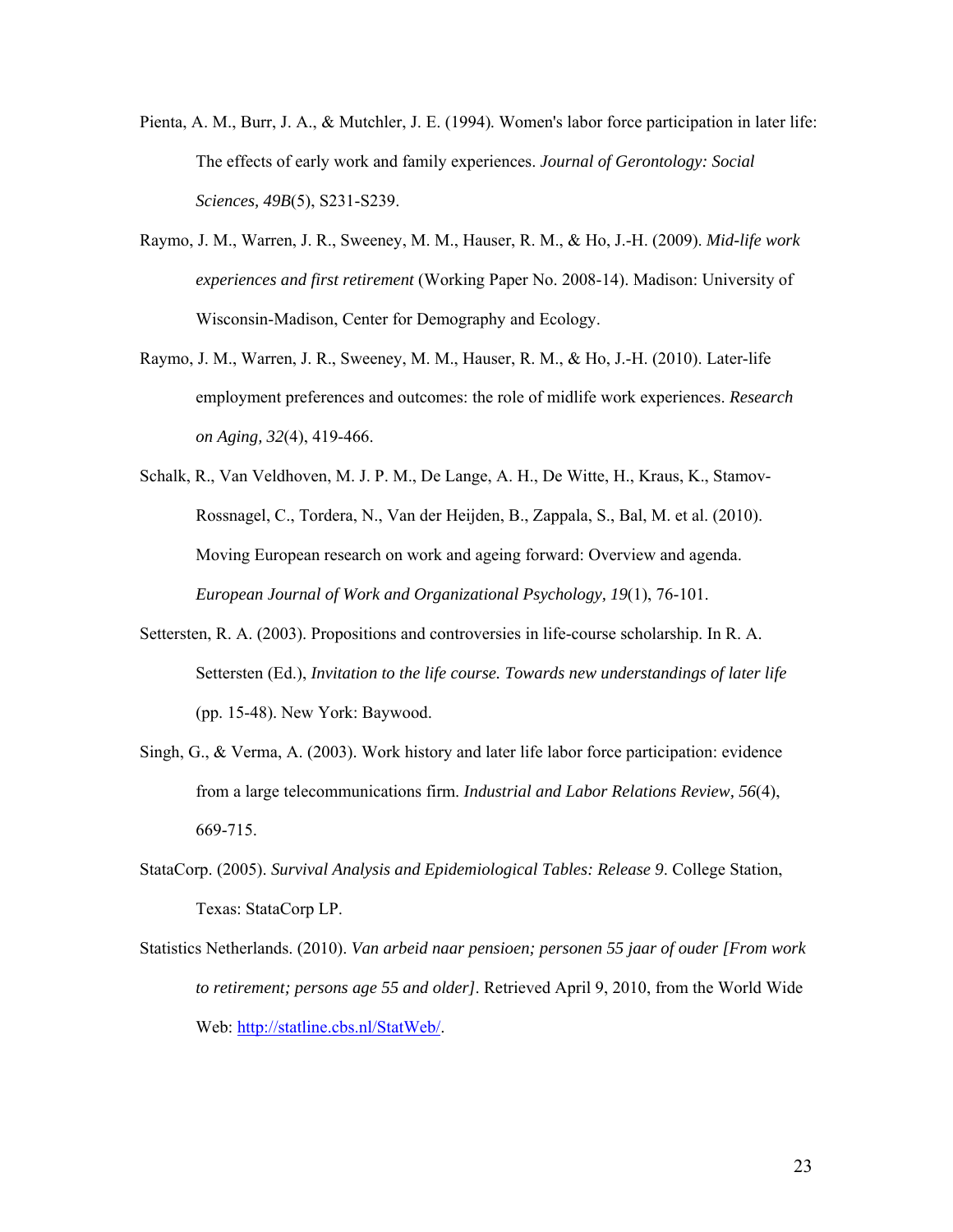- Szinovacz, M. E. (2003). Contexts and Pathways. Retirement as institution, process and experience. In G. A. Adams & T. A. Beehr (Eds.), *Retirement. Reasons, Processes and Results* (pp. 6-52). New York: Springer.
- Szinovacz, M. E., & Davey, A. (2005). Predictors of perceptions of involuntary retirement. *The Gerontologist, 45*(1), 26-35.
- Szinovacz, M. E., & DeViney, S. (1999). The retiree identity: Gender and race differences. *Journal of Gerontology: Social Sciences, 54B*(4), S207-S218.
- Szinovacz, M. E., & DeViney, S. (2000). Marital characteristics and retirement decisions. *Research on Aging, 22*(5), 470-498.
- Terhell, E. L., Broese van Groenou, M. I., & Van Tilburg, T. (2004). Network dynamics in the long-term period after divorce. *Journal of Social and Personal Relationships, 21*(6), 719- 738.
- Topa, G., Moriano, J. A., Depolo, M., Alcover, C. M., & Morales, J. F. (2009). Antecedents and consequences of retirement planning and decision-making: A meta-analysis and model. *Journal of Vocational Behavior, 75*(1), 38-55.
- Van de Ven, W. P. M. M., & Schut, F. T. (2008). Universal mandatory health insurance in the Netherlands: A model for the United States? *Health Affairs, 27*(3), 771-781.
- Van Soest, A., Kapteyn, A., & Zissimopoulos, J. (2006). *Using Stated Preferences Data to Analyze Preferences for Full and Partial Retirement* (WR 345). Santa Monica: Rand.
- Van Solinge, H., & Henkens, K. (2007). Involuntary retirement. The role of restrictive circumstances, timing and social embeddedness. *Journal of Gerontology: Social Science, 62B*(5), 295-303.
- Van Solinge, H., Henkens, K., & Van Dalen, H. (2009). Do retirement plans come true? *Demos, bulletin on population and society, 25*, 7-9.
- Wang, M., & Shultz, K. S. (2010). Employee Retirement: A Review and Recommendations for Future Investigation. *Journal of Management, 36*(1), 172-206.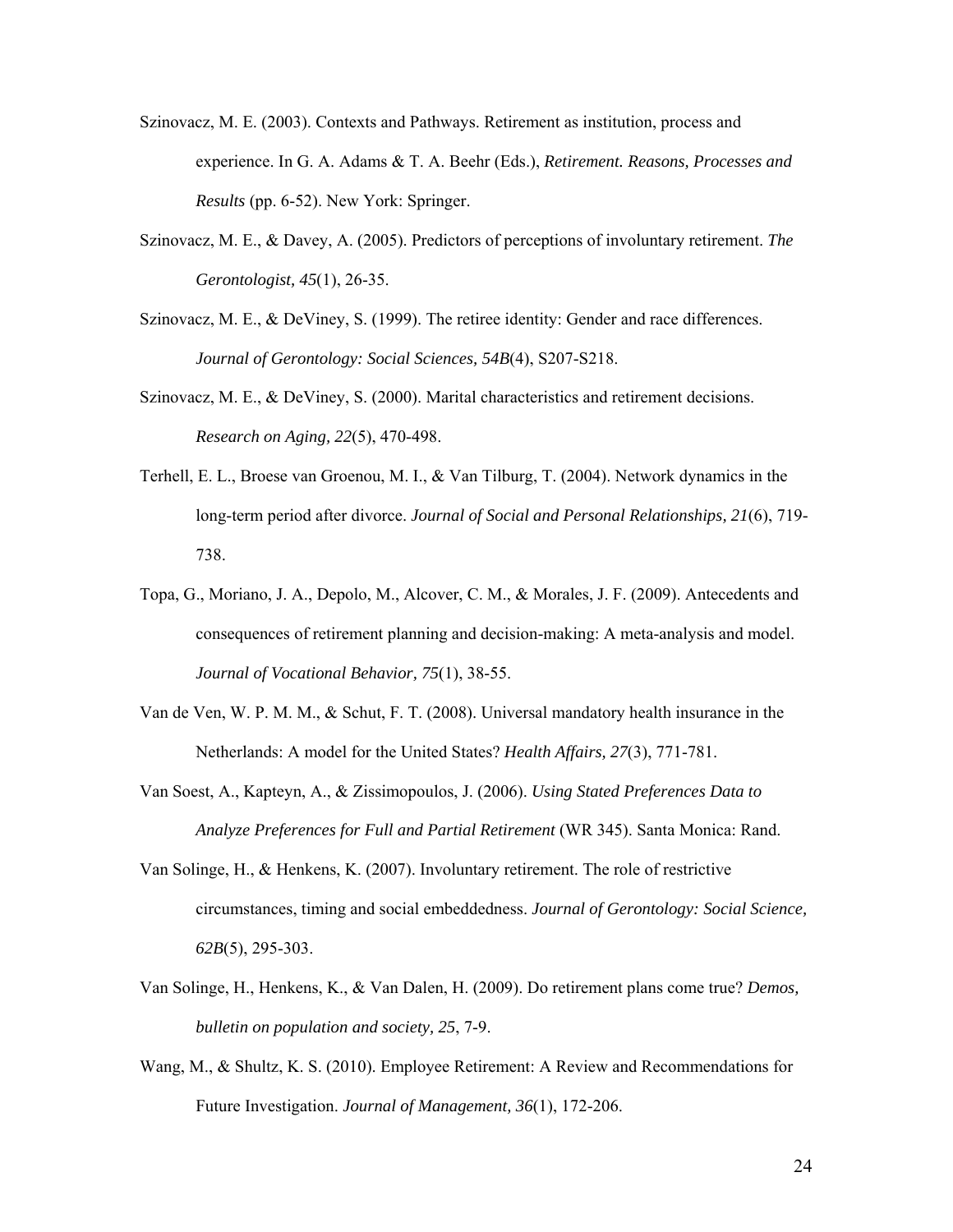# **TABLES**

|                                                                  | Hyp.<br>No. | <b>Financial hypotheses</b> | Hyp.<br>No.    | Non-financial<br>hypotheses |
|------------------------------------------------------------------|-------------|-----------------------------|----------------|-----------------------------|
| Educational experiences $\langle \langle \text{age } 50 \rangle$ |             |                             |                |                             |
| Educational level                                                | 1a          | Earlier                     | 1b             | Later                       |
| Additional training                                              |             | Earlier                     |                | Later                       |
| Work experiences $\langle \langle \text{age } 50 \rangle$        |             |                             |                |                             |
| Dismissal                                                        | 2a          | Later                       | 2 <sub>b</sub> | Earlier                     |
| Part-time work                                                   |             | Later                       |                | Earlier                     |
| Between employer mobility                                        |             | Later                       |                | Later                       |
| Promotion                                                        |             | Earlier                     |                | Later                       |
| Health experiences $\langle \langle \text{age } 50 \rangle$      |             |                             |                |                             |
| Severe health problems                                           | 3a          | Later                       | 3b             | Earlier                     |
| <b>Family experiences</b>                                        |             |                             |                |                             |
| Relatively late first birth                                      | 4a          | Later                       | 4b             | Later                       |
| Relatively late divorce                                          | 5a          | Later                       | 5b             | Later                       |

*Table 1 Overview of hypotheses regarding mid-life experiences and retirement (earlier or later)*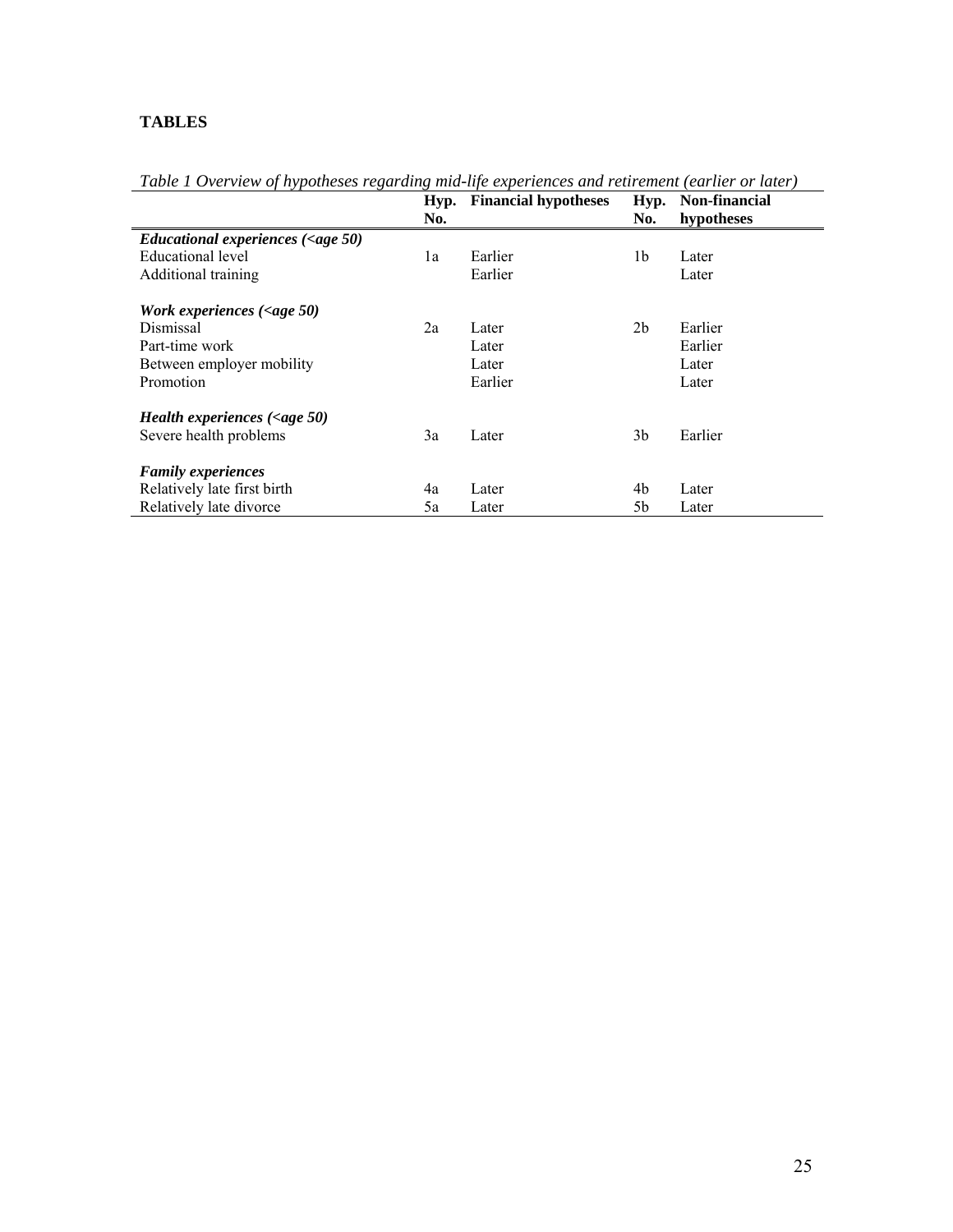|                                                        | Mean  | <b>SD</b> | Coding and psychometric<br>properties                                                                                                                                      | <b>Description (questions translated</b><br>from Dutch)                                                                                                                                                                                                                                                                                                                                                                                                                                                                                                                       |
|--------------------------------------------------------|-------|-----------|----------------------------------------------------------------------------------------------------------------------------------------------------------------------------|-------------------------------------------------------------------------------------------------------------------------------------------------------------------------------------------------------------------------------------------------------------------------------------------------------------------------------------------------------------------------------------------------------------------------------------------------------------------------------------------------------------------------------------------------------------------------------|
|                                                        |       |           |                                                                                                                                                                            |                                                                                                                                                                                                                                                                                                                                                                                                                                                                                                                                                                               |
| Dependent variables<br>Retirement<br>intention         | 7.08  | 1.50      | The scale was linearly<br>transformed into a range<br>from 0 (weak intention to<br>retire early) to 10 (strong<br>intention to retire early).<br>Cronbach's alpha = $0.87$ | Questions: Do you intend to stop<br>working before age 65? $(1=no, 2=I)$<br>do not know (yet), 3=yes); At<br>which age do you want to stop<br>working? (continuous, reversed);<br>Do you intend to continue working<br>after you reach the age of 60?<br>$(1 = yes certainly, 5 = no certainly)$<br>not); If there had been a possibility                                                                                                                                                                                                                                     |
| Retirement<br>behavior<br><b>Independent variables</b> | 102.3 | 29.55     | Number of months between<br>age 50 and the age of<br>retirement (for right-<br>censored cases: the age at<br>wave 2), continuous<br>variable ranging from 22 to<br>184     | to continue working after age 65,<br>would you make use of it? (1=yes<br>certainly, 5= no certainly not); If<br>you were able to choose: at which<br>age would you like to stop<br>working? (continuous, reversed).<br>Questions: Did you make use of an<br>arrangement for early retirement?<br>$(1=no, 2=yes, in year \dots, 3=not$<br>applicable); When did you stop<br>working? (year, month). For<br>respondents (2.5% of the sample)<br>of whom no information regarding<br>the month of leaving was available,<br>it was assumed they left halfway<br>the year (July). |
| Age at baseline                                        | 54.17 | 2.90      | Continuous variable ranging<br>from $50$ to $64$                                                                                                                           | Age at wave 1 (May 1, 2001)<br>based on date of birth (no missing<br>values).                                                                                                                                                                                                                                                                                                                                                                                                                                                                                                 |
| Mid-life educational experiences                       |       |           |                                                                                                                                                                            |                                                                                                                                                                                                                                                                                                                                                                                                                                                                                                                                                                               |
| Age entering labor<br>market                           | 19.11 | 3.99      | Continuous variable ranging<br>from 12 to 38 (proxy of<br>educational level)                                                                                               | Question: At which age did you<br>start working? (no missing values).                                                                                                                                                                                                                                                                                                                                                                                                                                                                                                         |
| Additional<br>training                                 | 0.65  | 0.48      | Dummy variable coded 0-1,<br>1=started new training<br>before age 50                                                                                                       | Combined measure of 2 questions,<br>see description of mid-life work<br>variables.                                                                                                                                                                                                                                                                                                                                                                                                                                                                                            |
| Mid-life work experiences                              |       |           |                                                                                                                                                                            |                                                                                                                                                                                                                                                                                                                                                                                                                                                                                                                                                                               |
| Dismissal                                              | 0.05  | 0.22      | Dummy variable coded 0-1,<br>1=was dismissed before age<br>50                                                                                                              | Combined measure based on 2<br>analogous questions concerning<br>different time periods: Can you                                                                                                                                                                                                                                                                                                                                                                                                                                                                              |
| Part-time work                                         | 0.04  | 0.20      | Dummy variable coded 0-1,<br>1=started to work part-time<br>before age 50                                                                                                  | indicate for the following events<br>whether you experienced them<br>before age 40/ between age 40 and                                                                                                                                                                                                                                                                                                                                                                                                                                                                        |
| Between employer<br>mobility                           | 0.38  | 0.49      | Dummy variable coded 0-1,<br>1=changed jobs (other<br>employer) before age 50                                                                                              | 50? (1=yes, 2=no). Six of the nine<br>listed events were used in the<br>analyses. Missing values were                                                                                                                                                                                                                                                                                                                                                                                                                                                                         |
| Promotion                                              | 0.85  | 0.36      | Dummy variable coded 0-1,<br>1=got promotion before age<br>50                                                                                                              | coded as 'no' scores.                                                                                                                                                                                                                                                                                                                                                                                                                                                                                                                                                         |

*Table 2 Means, standard deviations, coding of items and descriptions of all variables*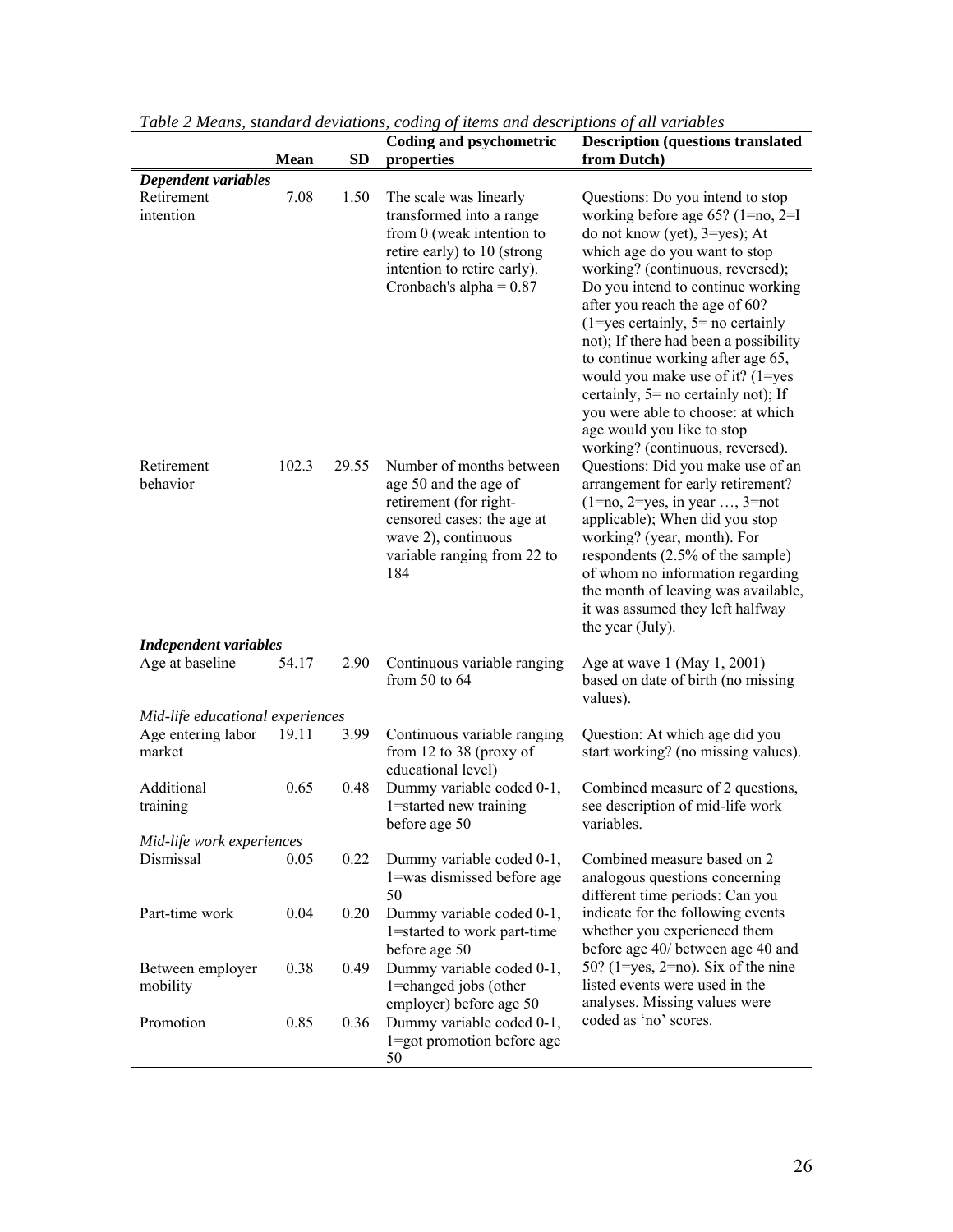|                                               |             |           | <b>Coding and psychometric</b> | <b>Description (questions translated</b>                               |  |  |  |
|-----------------------------------------------|-------------|-----------|--------------------------------|------------------------------------------------------------------------|--|--|--|
|                                               | <b>Mean</b> | <b>SD</b> | properties                     | from Dutch)                                                            |  |  |  |
| Mid-life health experiences                   |             |           |                                |                                                                        |  |  |  |
| Severe health                                 | 0.17        | 0.38      | Dummy variable coded 0-1,      | Combined measure of 2 questions,                                       |  |  |  |
| problems                                      |             |           | 1=had severe health            | see description of mid-life work                                       |  |  |  |
|                                               |             |           | problems before age 50         | variables.                                                             |  |  |  |
| Mid-life family experiences                   |             |           |                                |                                                                        |  |  |  |
| Timing first child                            |             |           | Categorical variable           | Question: At which age did you                                         |  |  |  |
| $(ref=22-29)$                                 |             |           | consisting of 4 categories:    | become a father/mother for the                                         |  |  |  |
| No children                                   | 0.12        | 0.32      | no children, first birth       | first time? By using the question                                      |  |  |  |
| Early ( $\leq$ age 22)                        | 0.03        | 0.18      | before age 22, first birth     | 'Do you have children?' it was                                         |  |  |  |
| Late ( $\geq$ age 30)                         | 0.27        | 0.44      | between age 22 and 29          | determined whether a missing                                           |  |  |  |
|                                               |             |           | (reference category), first    | value should be interpreted as 'no                                     |  |  |  |
|                                               |             |           | birth age 30 and over (See     | children' or as 'missing'. Missing                                     |  |  |  |
|                                               |             |           | for similar coding             | values were estimated on basis of                                      |  |  |  |
|                                               |             |           | Szinovacz & DeViney,<br>1999)  | the age of the youngest child at<br>wave 1, the number of children and |  |  |  |
|                                               |             |           |                                | the respondent's age at wave 1.                                        |  |  |  |
| Timing divorce                                |             |           | Age of divorce, grouped        | Question: Have you ever been                                           |  |  |  |
| (ref=married, incl.                           |             |           | into 5 categories: married     | divorced? If yes, at which age?                                        |  |  |  |
| widowed)                                      |             |           | and not divorced before        | Whether a person had been 'at                                          |  |  |  |
| Before age 40                                 | 0.06        | 0.24      | baseline, divorced before      | risk' of divorce (whether he ever                                      |  |  |  |
| Between 40-50                                 | 0.06        | 0.24      | age 40/ between age 40 and     | married) was determined based on                                       |  |  |  |
| After age 50                                  | 0.02        | 0.14      | 50/ after age 50 (before       | the question: What is your marital                                     |  |  |  |
| Never married                                 | 0.05        | 0.22      | baseline), and never married   | status?                                                                |  |  |  |
| Preretirement financial opportunity structure |             |           |                                |                                                                        |  |  |  |
| Wealth                                        | 18.35       | 15.27     | Quasi-interval measure         | Question: How large do you                                             |  |  |  |
|                                               |             |           | ranging from 0.23 to 56.72     | estimate your total wealth (own                                        |  |  |  |
|                                               |             |           |                                | house, savings, stocks etc., minus                                     |  |  |  |
|                                               |             |           |                                | depths/ mortgage)? Response                                            |  |  |  |
|                                               |             |           |                                | categories ranged from $1$ (<10.000                                    |  |  |  |
|                                               |             |           |                                | guilders) to 7 (more than 1 million                                    |  |  |  |
|                                               |             |           |                                | guilders). Class averages                                              |  |  |  |
|                                               |             |           |                                | (transformed to Euros and divided                                      |  |  |  |
|                                               |             |           |                                | by 10.000) were used to construct                                      |  |  |  |
|                                               |             |           |                                | a quasi-interval measure of wealth                                     |  |  |  |
|                                               |             |           |                                | in ten thousands of Euros.                                             |  |  |  |
| Perceived pension                             |             |           | Categorical variable           | Question: Do you think you have                                        |  |  |  |
| shortage                                      |             |           | consisting of 3 categories:    | sustained pension shortcomings                                         |  |  |  |
| $(ref=yes)^a$                                 |             |           | yes (reference category),      | during your career? Answering                                          |  |  |  |
| Don't know                                    | 0.08        | 0.28      | don't know, no                 | categories were 1=no, 2=yes,                                           |  |  |  |
| N <sub>0</sub>                                | 0.65        | 0.48      |                                | 3=don't know. Missing values                                           |  |  |  |
|                                               | 0.67        | 0.91      | Continuous variable ranging    | were coded as 'don't know'.                                            |  |  |  |
| Financially<br>dependent                      |             |           | from $0$ to $4$                | Question: Do you have children<br>who are still financially            |  |  |  |
| children                                      |             |           |                                | dependent? If yes, how many?                                           |  |  |  |
|                                               |             |           |                                | Persons without children were                                          |  |  |  |
|                                               |             |           |                                | given value 0. Persons with a                                          |  |  |  |
|                                               |             |           |                                | missing value, but with children                                       |  |  |  |
|                                               |             |           |                                | living at home, were perceived to                                      |  |  |  |
|                                               |             |           |                                | have financially dependent                                             |  |  |  |
|                                               |             |           |                                | children.                                                              |  |  |  |

*Table 2 (continued) Means, standard deviations, coding of items and descriptions of all variables* 

ª Note: In the Netherlands an individual is perceived to have a 'pension shortage' if his old age pension will be less than 70 percent of his wages (percentage is not explicitly mentioned in the questionnaire).